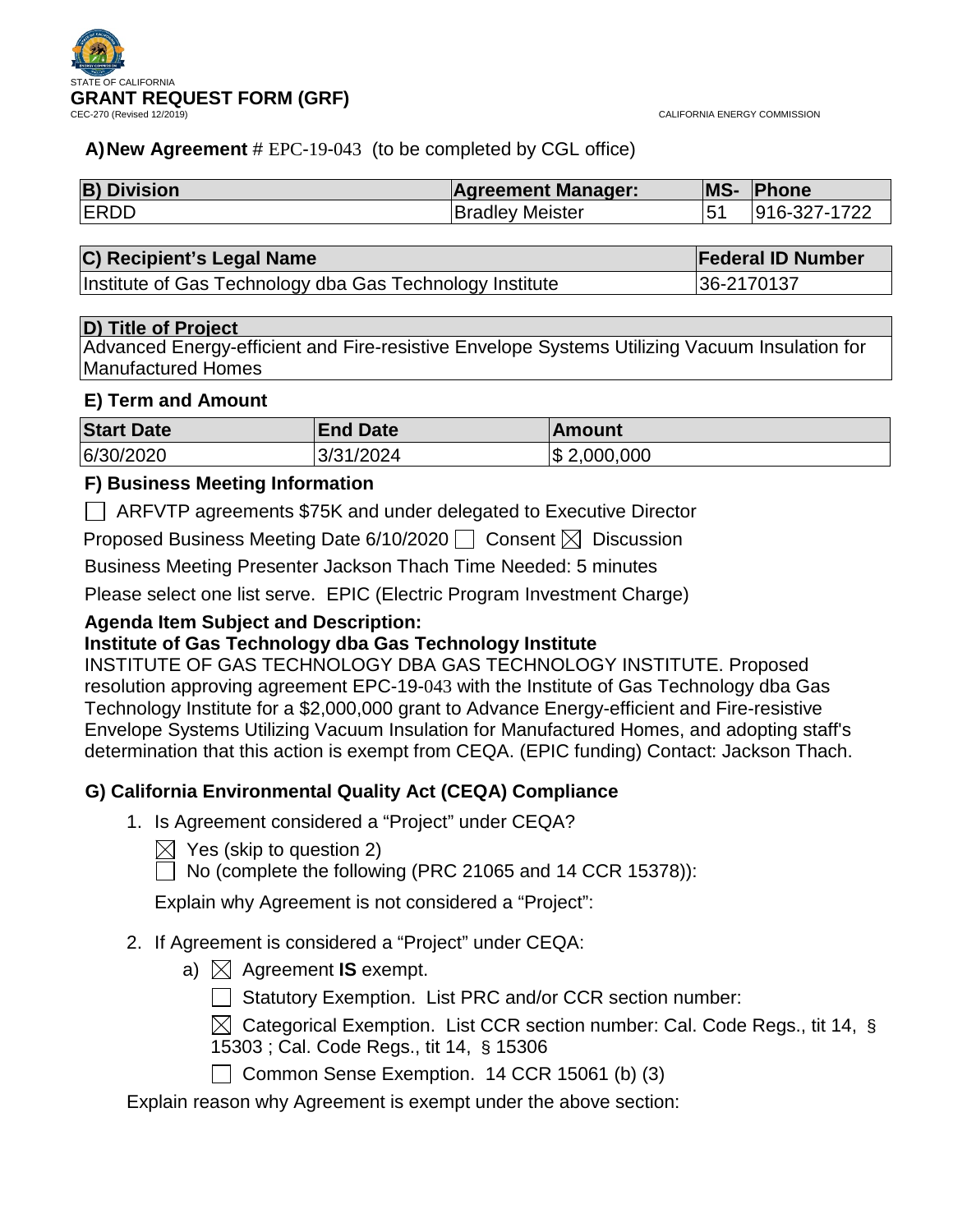

CALIFORNIA ENERGY COMMISSION

This project will design, build, and install three prototype manufactured, single-family homes and temporarily measure the energy efficiency of them. The grant recipient will use vacuum insulation panel based prefabricated envelope systems and state-of-the-art air sealing methods. Two of the manufactured homes will be placed in "urbanized areas" as defined in 14 CCR 15387: Loma Linda (adjacent to San Bernardino) and Santa Rosa. The third will be in Woodland, California, in Yolo County on agricultural land on which a single-family residence is allowed to be placed.

14 CCR 15303 in part exempts "construction and location of limited numbers of new, small facilities or structures." It applies because it allows "One single-family residence…" and in "urbanized" areas it allows "up to three single-family residences may be constructed or converted under this exemption." Here two of the homes are being installed in "urbanized areas" and one in a nonurbanized area, which are within the limits allowed under this exemption.

14 CCR 15306 excludes basic data collection and research. The research portion of this work to design the prototype mobile homes will occur in existing offices. The manufacturing of the homes will be done in businesses already established and permitted to do such work. The data collection phase will use temporary measuring devices to collect and assess the energy efficiency of the new homes. For these reasons, this project is also exempt under this section.

b) Agreement **IS NOT** exempt. (consult with the legal office to determine next steps)

Check all that apply

 $\Box$  Initial Study

□ Negative Declaration

 $\Box$  Mitigated Negative Declaration

 $\Box$  Environmental Impact Report

 $\Box$  Statement of Overriding Considerations

# **H) List all subcontractors (major and minor) and equipment vendors:** (attach additional sheets as necessary)

| <b>Legal Company Name:</b>            | <b>Budget</b> |
|---------------------------------------|---------------|
| Dvele, Inc.                           | \$497,992     |
| Purple Box Homes, LLC                 | \$229,400     |
| Lawrence Berkeley National Laboratory | \$250,000     |
| Frontier Energy, Inc.                 | \$249,922     |
| <b>TBD - Construction Contractor</b>  | \$20,607      |
| Intertek Testing Services NA Inc.     | \$65,000      |
| Reliable Crane & Rigging              | \$15,720      |
| Wnn Transport Inc.                    | \$67,050      |
|                                       | \$            |
|                                       | \$            |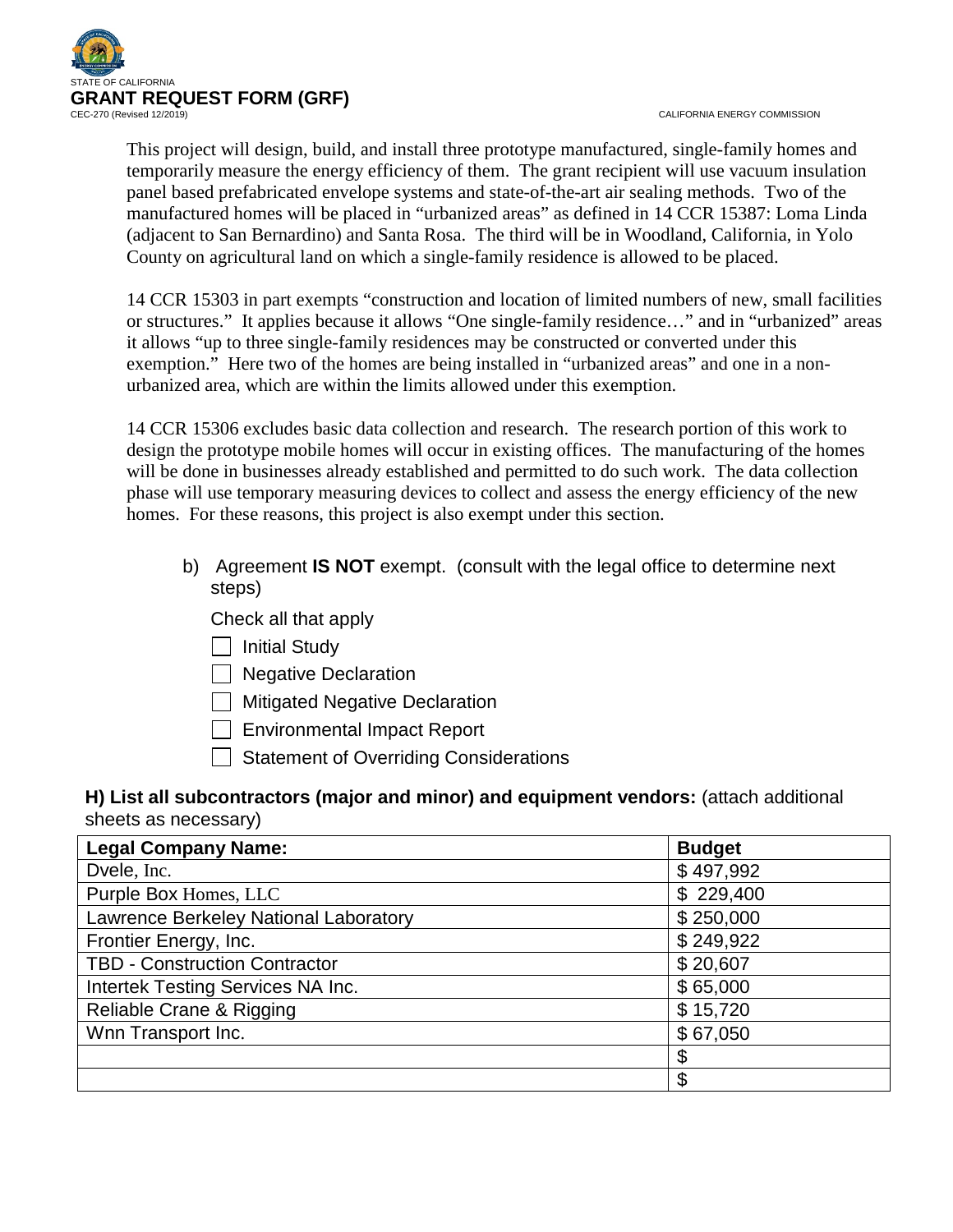# **I) List all key partners: (attach additional sheets as necessary)**

| Legal Company Name: |  |  |
|---------------------|--|--|
|                     |  |  |
|                     |  |  |
|                     |  |  |
|                     |  |  |

# **J) Budget Information**

| <b>Funding Source</b> | <b>Funding Year of</b><br>Appropriation | <b>Budget List</b><br><b>Number</b> | <b>Amount</b> |
|-----------------------|-----------------------------------------|-------------------------------------|---------------|
| <b>EPIC</b>           | 18-19                                   | 301.001F                            | \$2,000,000   |
|                       |                                         |                                     |               |
|                       |                                         |                                     |               |
|                       |                                         |                                     |               |
|                       |                                         |                                     |               |
|                       |                                         |                                     |               |

# R&D Program Area: EERO: Buildings TOTAL: \$2,000,000

Explanation for "Other" selection

Reimbursement Contract #: Federal Agreement #:

# **K) Recipient's Contact Information**

**1. Recipient's Administrator/Officer** Name: Kaushik Biswas

Address: 412 F St

City, State, Zip: Davis, CA 95616- 4112 Phone: 530-324-6059 E-Mail: kbiswas@gti.energy

# **2. Recipient's Project Manager**

Name: Kaushik Biswas Address: 412 F St

City, State, Zip: Davis, CA 95616- 4112 Phone: 530-324-6059

E-Mail: kbiswas@gti.energy

# **L) Selection Process Used**

 $\boxtimes$  Competitive Solicitation Solicitation #: GFO-19-307

 $\Box$  First Come First Served Solicitation Solicitation #:

# **M) The following items should be attached to this GRF**

- 1. Exhibit A, Scope of Work Attached
- 2. Exhibit B, Budget Detail **Attached** Attached
- 3. CEC 105, Questionnaire for Identifying Conflicts **CEC** 105, Questionnaire for Identifying Conflicts
- 4. Recipient Resolution **N/A** N/A Attached
- 5. CEQA Documentation  $\Box$  N/A  $\Box$  Attached
- 
- 
- 
- 
-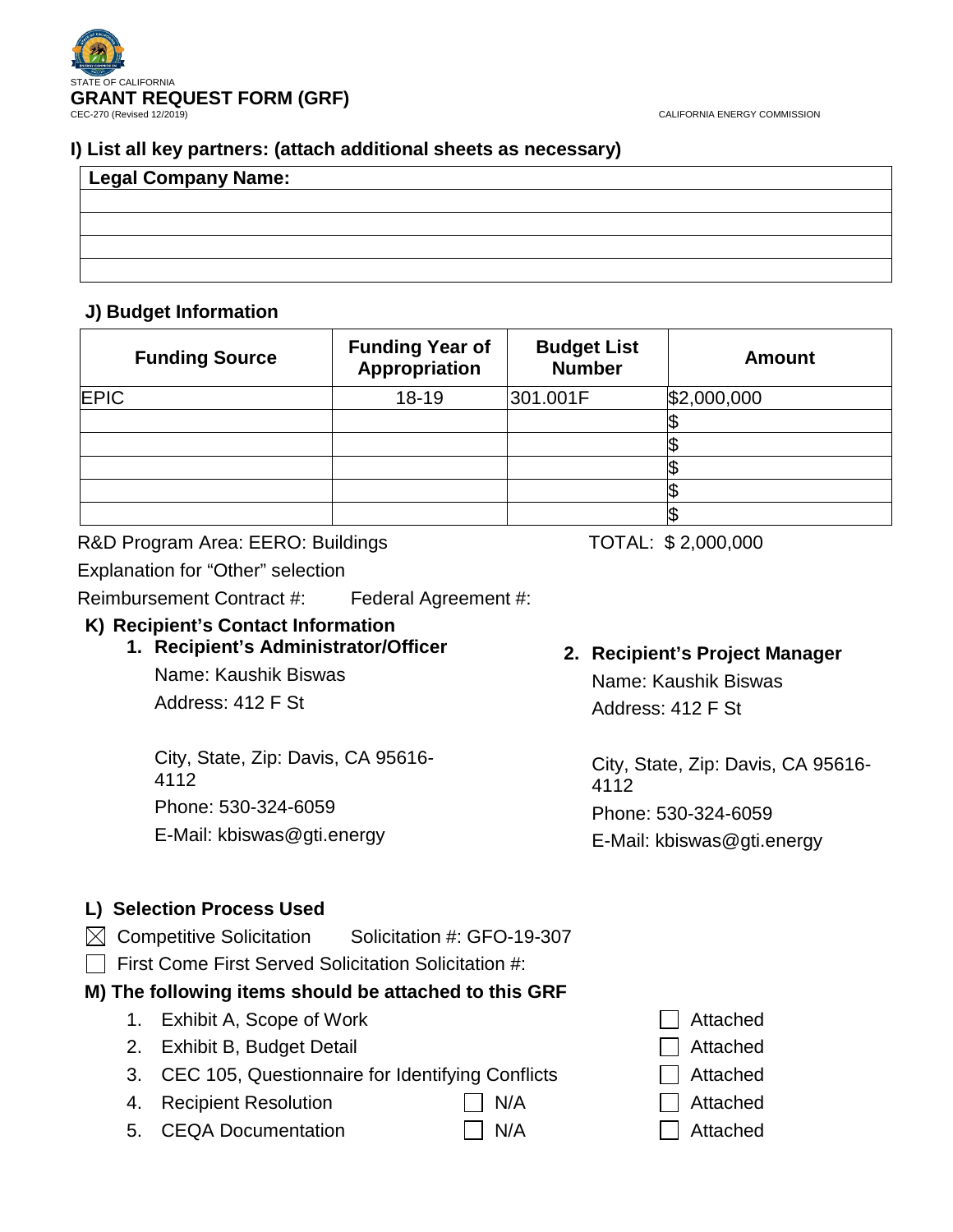# STATE OF CALIFORNIA **GRANT REQUEST FORM (GRF)**<br>CEC-270 (Revised 12/2019) CALIFORNIA ENERGY COMMISSION

**\_\_\_\_\_\_\_\_\_\_\_\_\_\_\_\_\_\_\_\_\_\_\_\_\_\_\_ \_\_\_\_\_\_\_\_\_\_\_\_\_\_**

**\_\_\_\_\_\_\_\_\_\_\_\_\_\_\_\_\_\_\_\_\_\_\_\_\_\_\_ \_\_\_\_\_\_\_\_\_\_\_\_\_\_**

**\_\_\_\_\_\_\_\_\_\_\_\_\_\_\_\_\_\_\_\_\_\_\_\_\_\_\_ \_\_\_\_\_\_\_\_\_\_\_\_\_\_**

# **Agreement Manager Date**

**Office Manager** Date

**Deputy Director Date**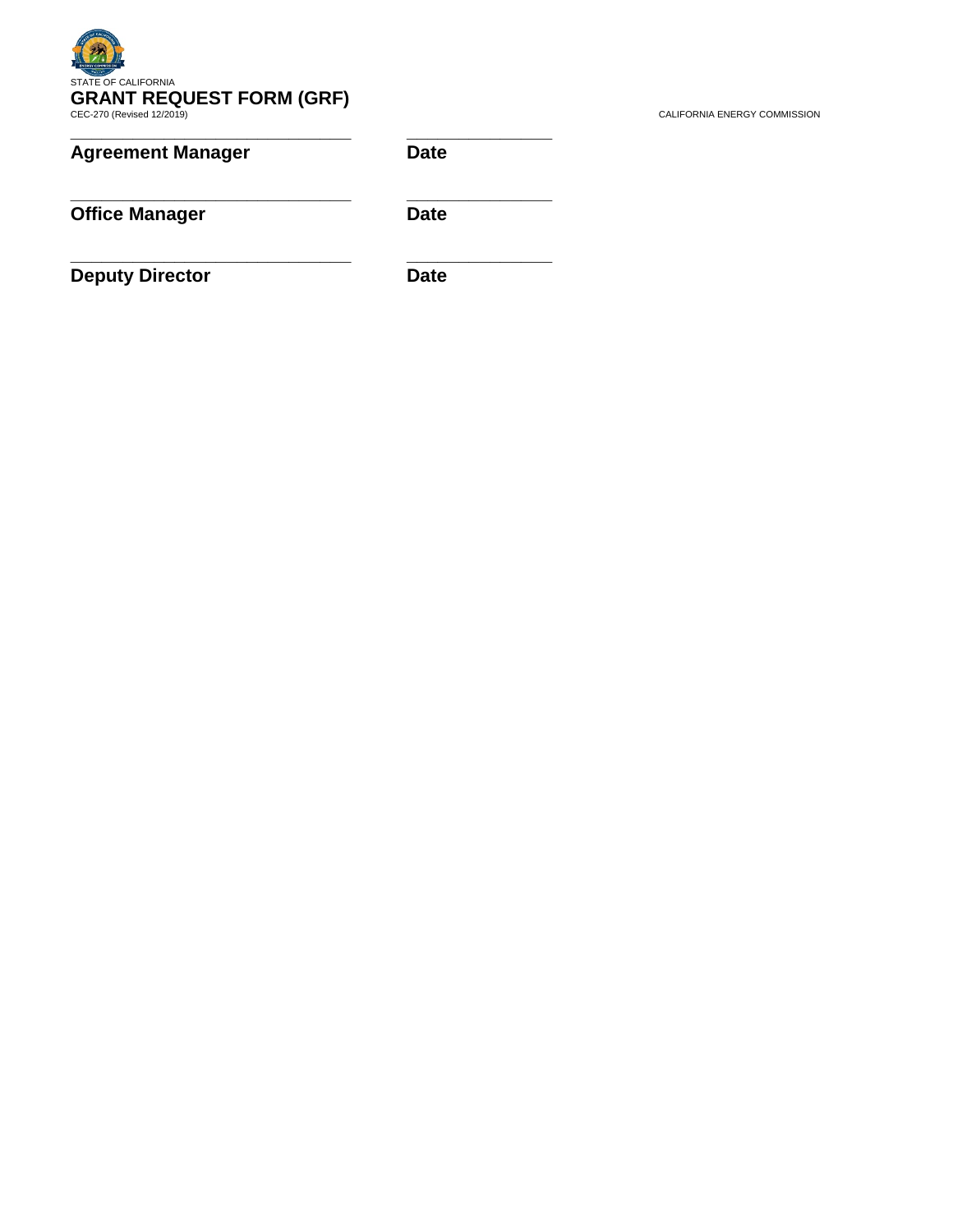# **I. TASK ACRONYM/TERM LISTS**

# **A. Task List**

| Task #        | CPR <sup>1</sup> | <b>Task Name</b>                                              |
|---------------|------------------|---------------------------------------------------------------|
|               |                  | <b>General Project Tasks</b>                                  |
| $\mathcal{P}$ |                  | Design Specifications of Prototype Manufactured Homes         |
| 3             |                  | Fabrication and Testing of Envelope Prototypes                |
|               |                  | Development and Demonstration of Prototype Manufactured Homes |
| 5             |                  | <b>Evaluation of Project Benefits</b>                         |
| 6             |                  | Technology/Knowledge Transfer Activities                      |
|               |                  | <b>Production Readiness Plan</b>                              |

# **B. Acronym/Term List**

| <b>Acronym/Term</b> | <b>Meaning</b>                                 |
|---------------------|------------------------------------------------|
| <b>CAM</b>          | <b>Commission Agreement Manager</b>            |
| CAO                 | <b>Commission Agreement Officer</b>            |
| <b>CPR</b>          | <b>Critical Project Review</b>                 |
| <b>CCR</b>          | California Code of Regulations                 |
| <b>HUD</b>          | US Department of Housing and Urban Development |
| <b>HVAC</b>         | Heating, Ventilating and Air Conditioning      |
| <b>TAC</b>          | <b>Technical Advisory Committee</b>            |
| <b>VIP</b>          | <b>Vacuum Insulation Panel</b>                 |

# **II. PURPOSE OF AGREEMENT, PROBLEM/SOLUTION STATEMENT, AND GOALS AND OBJECTIVES**

# **A. Purpose of Agreement**

The purpose of this Agreement is to fund development and demonstration of energy-efficient and fire-resistive building envelope systems in manufactured homes to reduce their heating, ventilating, and air conditioning (HVAC) energy use and increase their fire resistance.

# **A. Problem/ Solution Statement**

#### **Problem**

While site-built residential buildings are governed by newer and more stringent codes, such as California Code of Regulations (CCR) Title 24, manufactured homes are lagging in terms of energy efficiency requirements because they are built to national U.S Department of Housing and Urban Development standards which are less stringent than Title 24 requirements. Thus, the energy consumption of and associated greenhouse gas emissions from manufactured homes are expected to be much higher than current residential buildings. Consequently, the monthly energy bills for manufactured home residents could be higher than standard site-built homes. This is an important issue because the buyers and occupants of manufactured homes tend to be low income

 $\overline{a}$ 

<span id="page-4-0"></span><sup>1</sup> Please see subtask 1.3 in Part III of the Scope of Work (General Project Tasks) for a description of Critical Project Review (CPR) Meetings.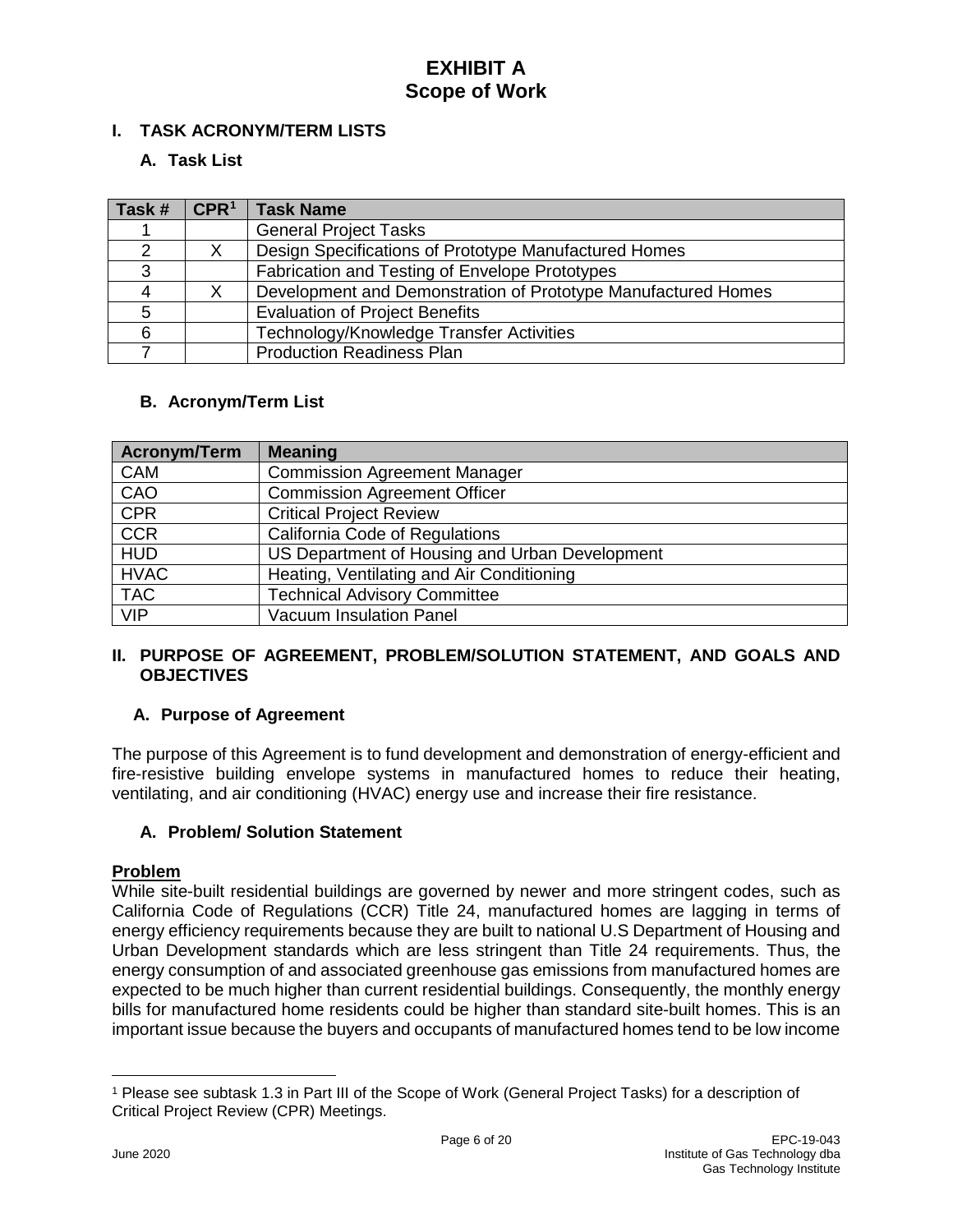and low income residents spend a higher percentage of their income on energy than wealthier Californians.

#### **Solution**

The solution is to incorporate cost-effective energy efficiency measures, such as upgraded envelope insulation and air sealing, which can dramatically reduce the HVAC energy consumption of manufactured homes. Additional improvements could include high performance window and HVAC technologies to further reduce the energy consumption of the prototype manufactured homes.

The recipient will use vacuum insulation panel (VIP) based prefabricated envelope systems and state-of-the-art air sealing methods. Silica VIPs are highly fire resistant and can increase the overall fire resistance of homes that are located in wildfire prone areas.

#### **B. Goals and Objectives of the Agreement**

#### **Agreement Goals**

The goal of this Agreement is to develop and demonstrate VIP-based envelope systems that are energy-efficient and fire-resistive for manufactured homes via laboratory testing and field demonstration.

Ratepayer Benefits: This Agreement will result in the ratepayer benefits of reduced electricity consumption and energy costs as well as increased fire resistance for manufactured homes.

Site-level benefits – Table 1 lists the estimated average annual energy and cost benefits for a representative 24' by 54' double-wide manufactured home across California Climate Zones 1-16. The Envelope upgrade column includes VIP wall and roof upgrades as well as air tightness measures. The Envelope + HVAC upgrade column also includes an upgrade to a low-capacity, high-efficiency mini-split heat pump from a baseline heat pump.

| $1800 - 1.910$                        |                          |                  |                         |  |
|---------------------------------------|--------------------------|------------------|-------------------------|--|
|                                       | <b>Baseline</b>          | Envelope upgrade | Envelope + HVAC upgrade |  |
| Average energy use (kWh)              | 2.024                    | 1.042            | 466                     |  |
| % Savings                             | $\overline{\phantom{a}}$ | 49%              | 77%                     |  |
| Annual cost savings                   |                          | \$167            | \$265                   |  |
| CO <sub>2</sub> e avoided/year (lbs.) |                          | 494              | 783                     |  |

### **Table 1: Site savings**

State-wide benefits *–* Table 2 shows cumulative statewide benefits after 10 years for the proposed retrofit solutions. For estimating statewide benefits, more conservative savings from the proposed envelope upgrades were used without assuming HVAC upgrades, and projected unit shipments based on ramping market share for advanced manufactured homes from one percent to 20 percent over 10 years.

| Table 2. Statewide Belleins |                         |  |  |
|-----------------------------|-------------------------|--|--|
| <b>Statewide 2024-2032</b>  | <b>10-Year Benefits</b> |  |  |
| <b>Units Shipped</b>        | 4,200                   |  |  |
| Square Footage Shipped      | 6 million               |  |  |
| <b>Electricity Savings</b>  | 4.6 GWh                 |  |  |
| Avoided CO <sub>2</sub> e   | 1,041 metric tons       |  |  |

# **Table 2: Statewide Benefits**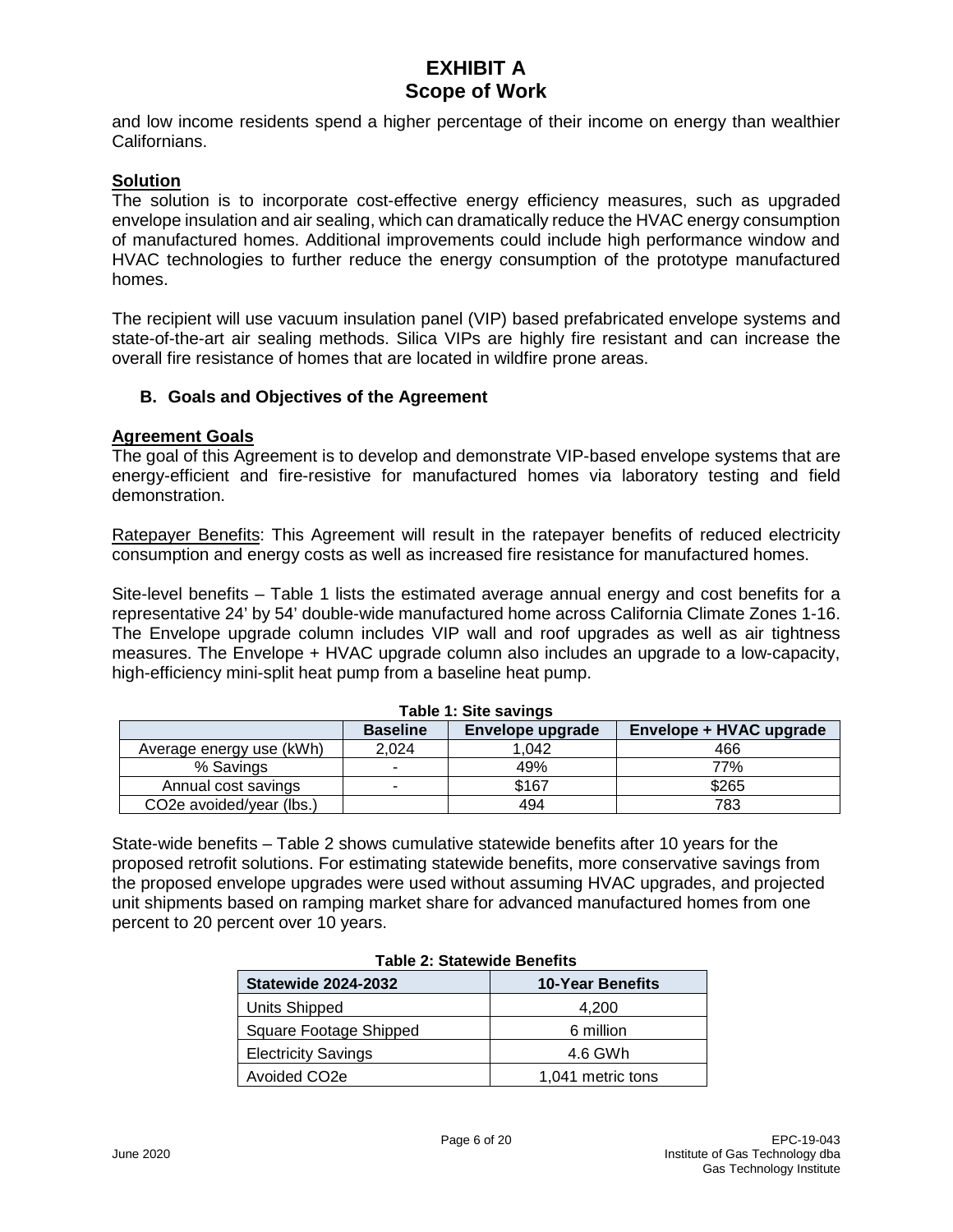Technological Advancement and Breakthroughs:<sup>[2](#page-6-0)</sup> This Agreement will lead to technological advancement and breakthroughs to overcome barriers to the achievement of the State of California's statutory energy goals by:

- Enabling integration of VIPs into envelope systems for manufactured homes. VIPs are proven technologies in terms of thermal performance but so far have seen limited adoption in buildings. The integration of VIPs into the manufactured home envelope and performance verification are the key research tasks within this project.
- Demonstration of the feasibility of drastically reducing the energy consumption of manufactured through the envelope upgrades.
- Demonstration of increased fire resistance through use of VIPs and fire-resistant design of manufactured homes.

# **Agreement Objectives**

The objectives of this Agreement are to:

- Build prototype envelope systems containing VIPs and verify their thermal and fire performance by laboratory testing and modeling;
- Develop and demonstrate the advanced envelope systems in manufactured homes and evaluate their performance using measurements and calibrated building simulations; and
- Conduct market outreach and technology transfer with manufacturing partners, property owners, installers, and utilities to accelerate the adoption of advanced envelope construction as standard practice.
- Move the Technology Readiness Level for the VIPS from 4 to 6.
- Achieve the site savings in Table 1 and the performance metrics in Table 3

| <b>Technology/Metric</b>                    | <b>Baseline</b>                                                                                                                                                                   | <b>Research Goal</b>                                                                                                                                   |
|---------------------------------------------|-----------------------------------------------------------------------------------------------------------------------------------------------------------------------------------|--------------------------------------------------------------------------------------------------------------------------------------------------------|
| Characteristics of pre-<br>fabricated homes | Dual fuel homes with Energy<br>Design Rating (EDR) of 100<br>(this score meets the 2016<br><b>International Energy</b><br>Conservation Code).                                     | All electric mobile homes<br>designed to have an EDR of 0.                                                                                             |
| Performance                                 | Energy use per square foot<br>using HUD Manufactured<br><b>Homes Construction</b><br>Standards published in Code<br>of Federal Regulations under<br>24 CFR Part 3280 <sup>3</sup> | Energy use per square foot<br>using 2019 Building Energy<br><b>Efficiency Standards for</b><br><b>Residential Buildings - Title</b><br>24 <sup>4</sup> |
| <b>Fire Resiliency</b>                      | <b>HUD Standards</b>                                                                                                                                                              | Construction practices and<br>techniques to result in a fire<br>resistance rating of at least 2<br>hours for roofs and exteriors,                      |

Table 3 Performance Metrics

<span id="page-6-0"></span> $\overline{a}$ <sup>2</sup> California Public Resources Code, Section 25711.5(a) also requires EPIC-funded projects to lead to technological advancement and breakthroughs to overcome barriers that prevent the achievement of the state's statutory and energy goals.

<span id="page-6-1"></span><sup>3</sup> HUD – Manufactured Housing and Standards. https://www.ecfr.gov/cgi-bin/text-

idx?SID=a2c5655a37054c584f7dd6a0ed240fb8&node=pt24.5.3282&rgn=div5

<span id="page-6-2"></span><sup>4</sup> California Energy Commission - 2019 Building Energy Efficiency Standards for Residential and NonResidential Buildings. https://ww2.energy.ca.gov/2018publications/CEC-400-2018-020/CEC-400-2018-020-CMF.pdf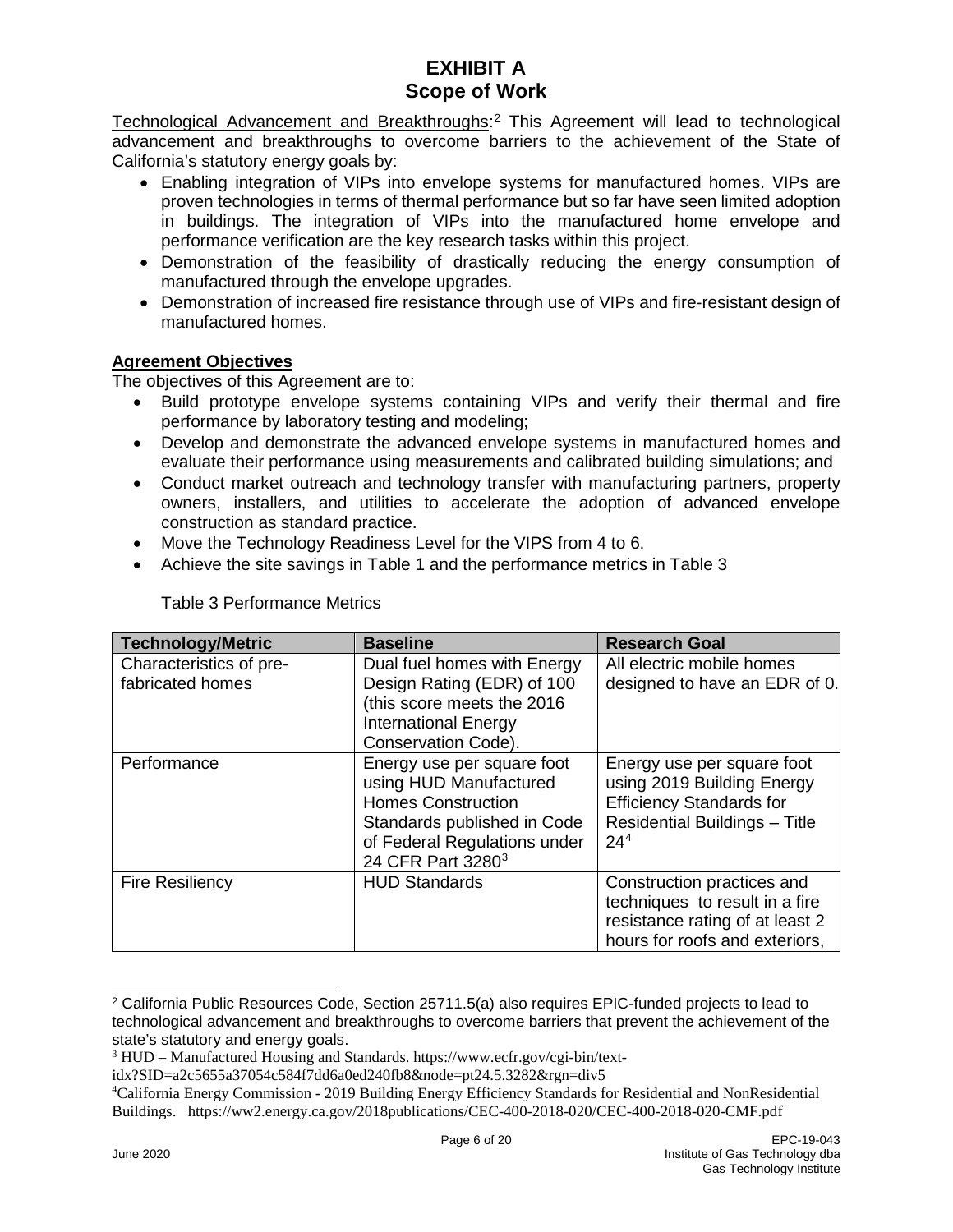| <b>Technology/Metric</b>   | <b>Baseline</b>        | <b>Research Goal</b>    |
|----------------------------|------------------------|-------------------------|
|                            |                        | tempered windows, and   |
|                            |                        | back-draft dampers      |
| Envelope                   | <b>HUD Standards</b>   | Vacuum insulation panel |
|                            |                        | (VIP)                   |
|                            |                        | Walls: R-26 to R-29     |
|                            |                        | Roof: R-49              |
|                            |                        | Air change: 1-2 ACH 50  |
| HVAC Energy Use (Table 1)  | 1.6 kWh/SF             | 0.80 kWh/SF             |
| Cost for manufactured home | Construction cost      | Construction cost       |
|                            | approximately \$300/sf | approximately \$125 to  |
|                            |                        | \$175/sf                |

# **III. TASK 1 GENERAL PROJECT TASKS**

# **PRODUCTS**

#### **Subtask 1.1 Products**

The goal of this subtask is to establish the requirements for submitting project products (e.g., reports, summaries, plans, and presentation materials). Unless otherwise specified by the Commission Agreement Manager (CAM), the Recipient must deliver products as required below by the dates listed in the **Project Schedule (Part V).** Products that require a draft version are indicated by marking **"(draft and final)"** after the product name in the "Products" section of the task/subtask. If "(draft and final)" does not appear after the product name, only a final version of the product is required. With respect to due dates within this Scope of Work, **"days"** means working days.

# **The Recipient shall:**

For products that require a draft version, including the Final Report Outline and Final Report

- Submit all draft products to the CAM for review and comment in accordance with the Project Schedule (Part V). The CAM will provide written comments to the Recipient on the draft product within 15 days of receipt, unless otherwise specified in the task/subtask for which the product is required.
- Consider incorporating all CAM comments into the final product. If the Recipient disagrees with any comment, provide a written response explaining why the comment was not incorporated into the final product.
- Submit the revised product and responses to comments within 10 days of notice by the CAM, unless the CAM specifies a longer time period, or approves a request for additional time.

For products that require a final version only

• Submit the product to the CAM for acceptance. The CAM may request minor revisions or explanations prior to acceptance.

For all products

Submit all data and documents required as products in accordance with the following Instructions for Submitting Electronic Files and Developing Software: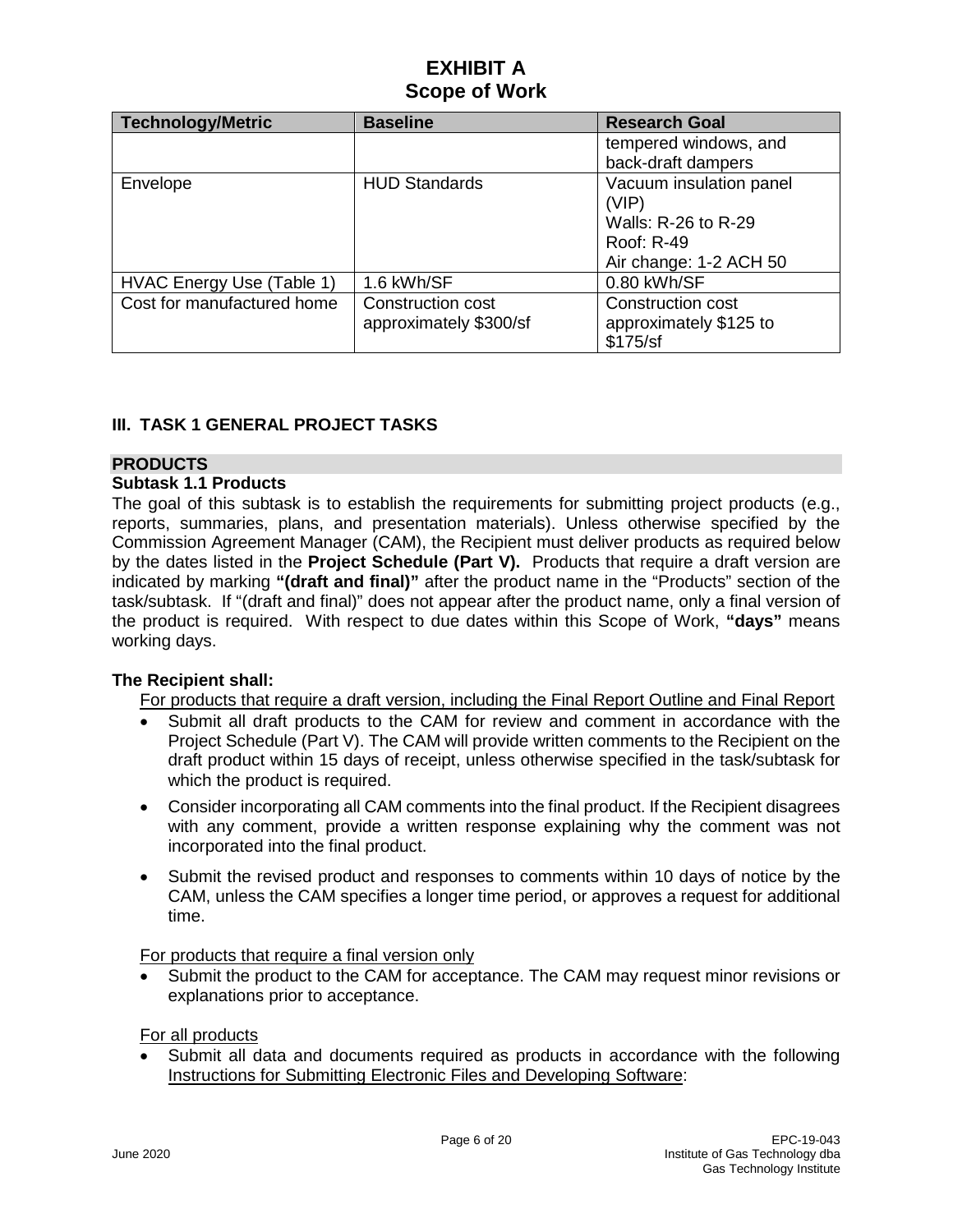#### o **Electronic File Format**

 Submit all data and documents required as products under this Agreement in an electronic file format that is fully editable and compatible with the Energy Commission's software and Microsoft (MS)-operating computing platforms, or with any other format approved by the CAM. Deliver an electronic copy of the full text of any Agreement data and documents in a format specified by the CAM, such as memory stick or CD-ROM.

The following describes the accepted formats for electronic data and documents provided to the Energy Commission as products under this Agreement, and establishes the software versions that will be required to review and approve all software products:

- Data sets will be in MS Access or MS Excel file format (version 2007 or later), or any other format approved by the CAM.
- Text documents will be in MS Word file format, version 2007 or later.
- Documents intended for public distribution will be in PDF file format.
- **The Recipient must also provide the native Microsoft file format.**
- Project management documents will be in Microsoft Project file format, version 2007 or later.

#### o **Software Application Development**

Use the following standard Application Architecture components in compatible versions for any software application development required by this Agreement (e.g., databases, models, modeling tools), unless the CAM approves other software applications such as open source programs:

- Microsoft ASP.NET framework (version 3.5 and up). Recommend 4.0.
- Microsoft Internet Information Services (IIS), (version 6 and up) Recommend 7.5.
- Visual Studio.NET (version 2008 and up). Recommend 2010.
- C# Programming Language with Presentation (UI), Business Object and Data Layers.
- **SQL (Structured Query Language).**
- Microsoft SQL Server 2008, Stored Procedures. Recommend 2008 R2.
- **Microsoft SQL Reporting Services. Recommend 2008 R2.**
- **XML** (external interfaces).

Any exceptions to the Electronic File Format requirements above must be approved in writing by the CAM. The CAM will consult with the Energy Commission's Information Technology Services Branch to determine whether the exceptions are allowable.

#### *MEETINGS*

#### **Subtask 1.2 Kick-off Meeting**

The goal of this subtask is to establish the lines of communication and procedures for implementing this Agreement.

#### **The Recipient shall:**

• Attend a "Kick-off" meeting with the CAM, the Commission Agreement Officer (CAO), and any other Energy Commission staff relevant to the Agreement. The Recipient will bring its Project Manager and any other individuals designated by the CAM to this meeting. The administrative and technical aspects of the Agreement will be discussed at the meeting. Prior to the meeting, the CAM will provide an agenda to all potential meeting participants.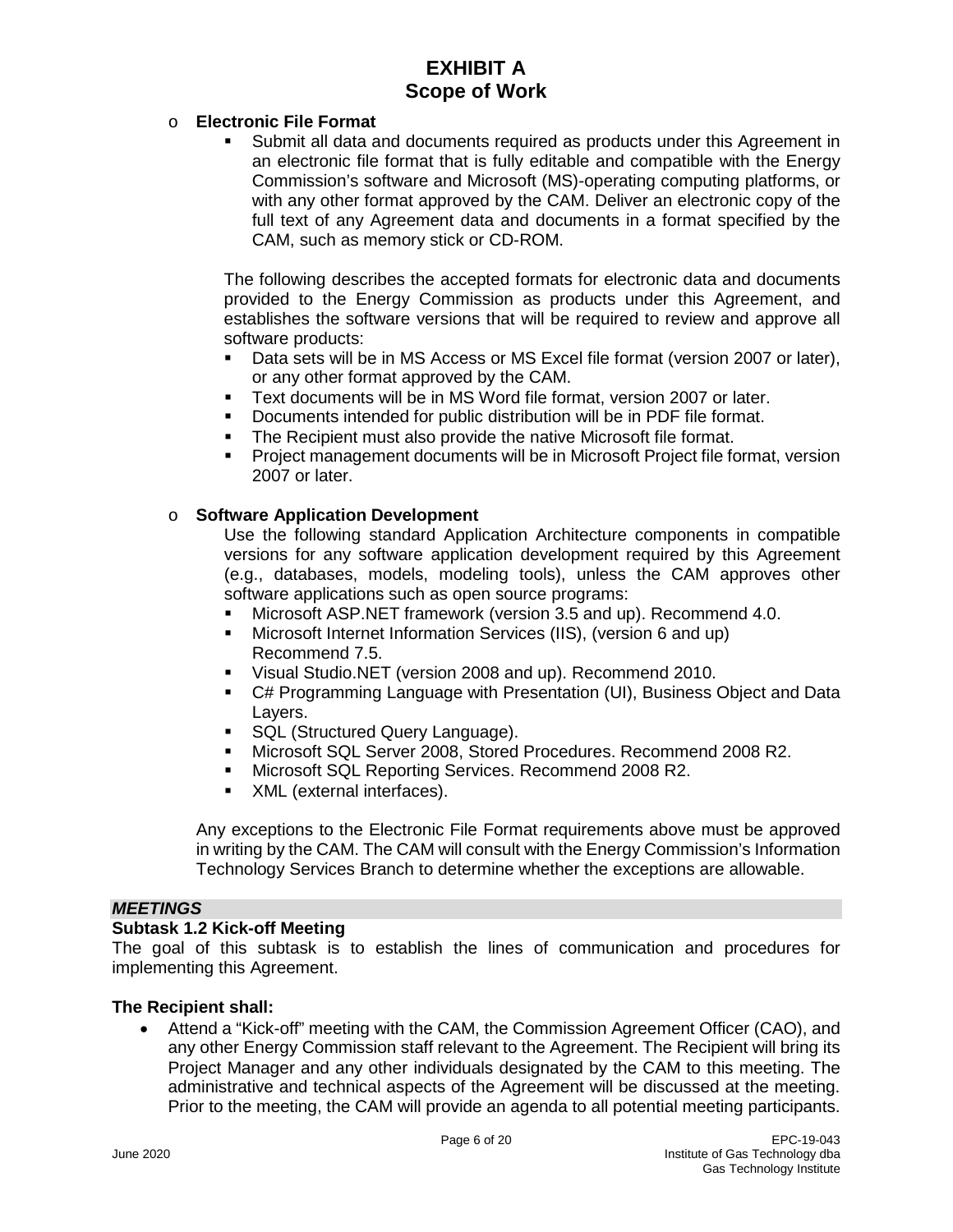The meeting may take place in person or by electronic conferencing (e.g., WebEx), with approval of the CAM.

The administrative portion of the meeting will include discussion of the following:

- o Terms and conditions of the Agreement;
- o Administrative products (subtask 1.1);
- o CPR meetings (subtask 1.3);
- o Match fund documentation (subtask 1.7);
- o Permit documentation (subtask 1.8);
- o Subcontracts (subtask 1.9); and
- o Any other relevant topics.

The technical portion of the meeting will include discussion of the following:

- o The CAM's expectations for accomplishing tasks described in the Scope of Work;
- o An updated Project Schedule;
- o Technical products (subtask 1.1);
- o Progress reports and invoices (subtask 1.5);
- o Final Report (subtask 1.6);
- o Technical Advisory Committee meetings (subtasks 1.10 and 1.11); and
- o Any other relevant topics.
- Provide an *Updated Project Schedule, List of Match Funds,* and *List of Permits*, as needed to reflect any changes in the documents.

#### **The CAM shall:**

- Designate the date and location of the meeting.
- Send the Recipient a *Kick-off Meeting Agenda*.

#### **Recipient Products:**

- Updated Project Schedule *(if applicable)*
- Updated List of Match Funds *(if applicable)*
- Updated List of Permits *(if applicable)*

#### **CAM Product:**

• Kick-off Meeting Agenda

#### **Subtask 1.3 Critical Project Review (CPR) Meetings**

The goal of this subtask is to determine if the project should continue to receive Energy Commission funding, and if so whether any modifications must be made to the tasks, products, schedule, or budget. CPR meetings provide the opportunity for frank discussions between the Energy Commission and the Recipient. As determined by the CAM, discussions may include project status, challenges, successes, advisory group findings and recommendations, final report preparation, and progress on technical transfer and production readiness activities (if applicable). Participants will include the CAM and the Recipient, and may include the CAO and any other individuals selected by the CAM to provide support to the Energy Commission.

CPR meetings generally take place at key, predetermined points in the Agreement, as determined by the CAM and as shown in the Task List on page 1 of this Exhibit. However, the CAM may schedule additional CPR meetings as necessary. The budget will be reallocated to cover the additional costs borne by the Recipient, but the overall Agreement amount will not increase. CPR meetings generally take place at the Energy Commission, but they may take place at another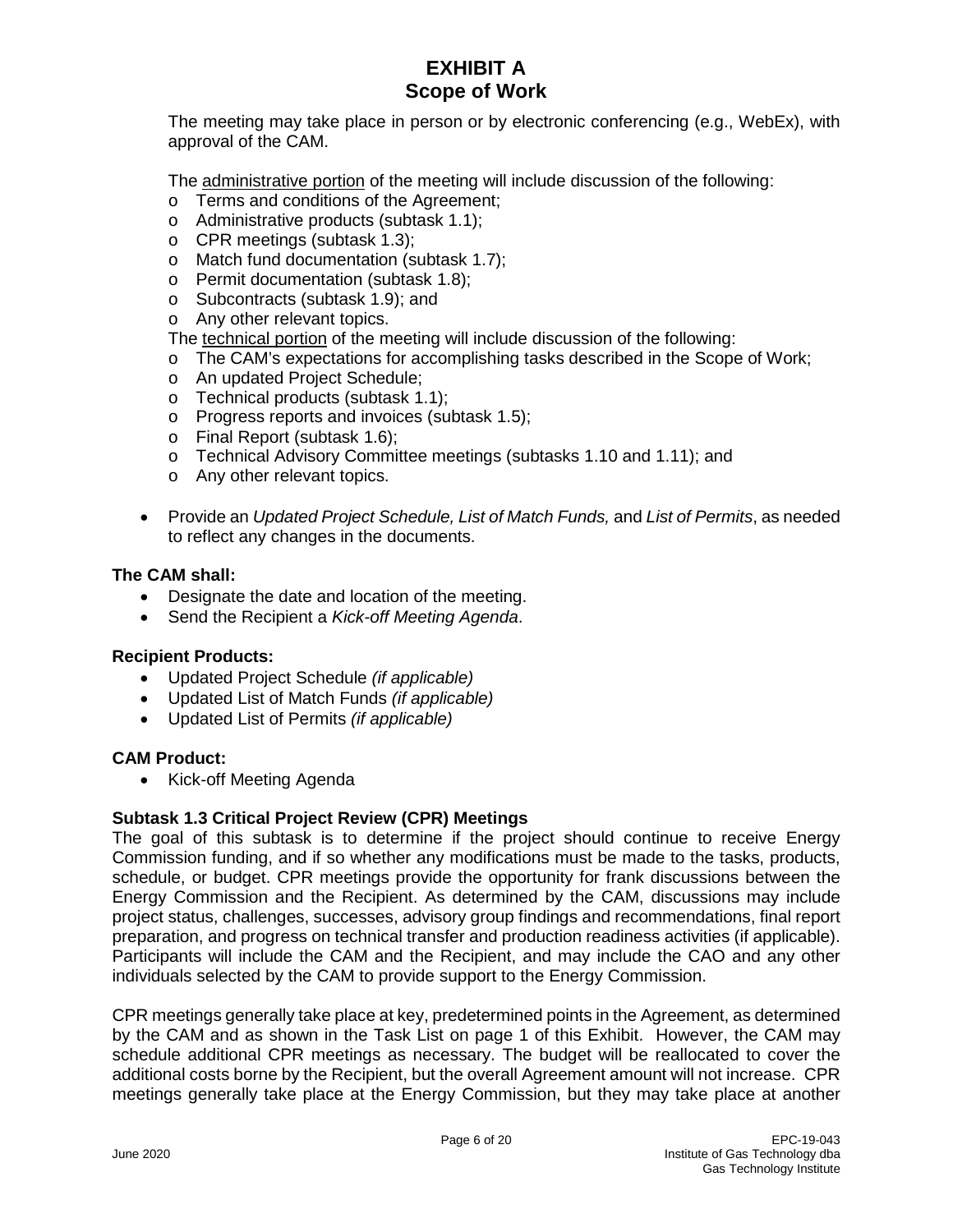location, or may be conducted via electronic conferencing (e.g., WebEx) as determined by the CAM.

### **The Recipient shall:**

- Prepare a *CPR Report* for each CPR meeting that: (1) discusses the progress of the Agreement toward achieving its goals and objectives; and (2) includes recommendations and conclusions regarding continued work on the project.
- Submit the CPR Report along with any other *Task Products* that correspond to the technical task for which the CPR meeting is required (i.e., if a CPR meeting is required for Task 2, submit the Task 2 products along with the CPR Report).
- Attend the CPR meeting.
- Present the CPR Report and any other required information at each CPR meeting.

#### **The CAM shall:**

- Determine the location, date, and time of each CPR meeting with the Recipient's input.
- Send the Recipient a *CPR Agenda* and a *List of Expected CPR Participants* in advance of the CPR meeting. If applicable, the agenda will include a discussion of match funding and permits.
- Conduct and make a record of each CPR meeting. Provide the Recipient with a *Schedule for Providing a Progress Determination* on continuation of the project.
- Determine whether to continue the project, and if so whether modifications are needed to the tasks, schedule, products, or budget for the remainder of the Agreement. If the CAM concludes that satisfactory progress is not being made, this conclusion will be referred to the Deputy Director of the Energy Research and Development Division.
- Provide the Recipient with a *Progress Determination* on continuation of the project, in accordance with the schedule. The Progress Determination may include a requirement that the Recipient revise one or more products.

#### **Recipient Products:**

- CPR Report(s)
- Task Products (draft and/or final as specified in the task)

#### **CAM Products:**

- CPR Agenda
- List of Expected CPR Participants
- Schedule for Providing a Progress Determination
- Progress Determination

#### **Subtask 1.4 Final Meeting**

The goal of this subtask is to complete the closeout of this Agreement.

#### **The Recipient shall:**

Meet with Energy Commission staff to present project findings, conclusions, and recommendations. The final meeting must be completed during the closeout of this Agreement. This meeting will be attended by the Recipient and CAM, at a minimum. The meeting may occur in person or by electronic conferencing (e.g., WebEx), with approval of the CAM.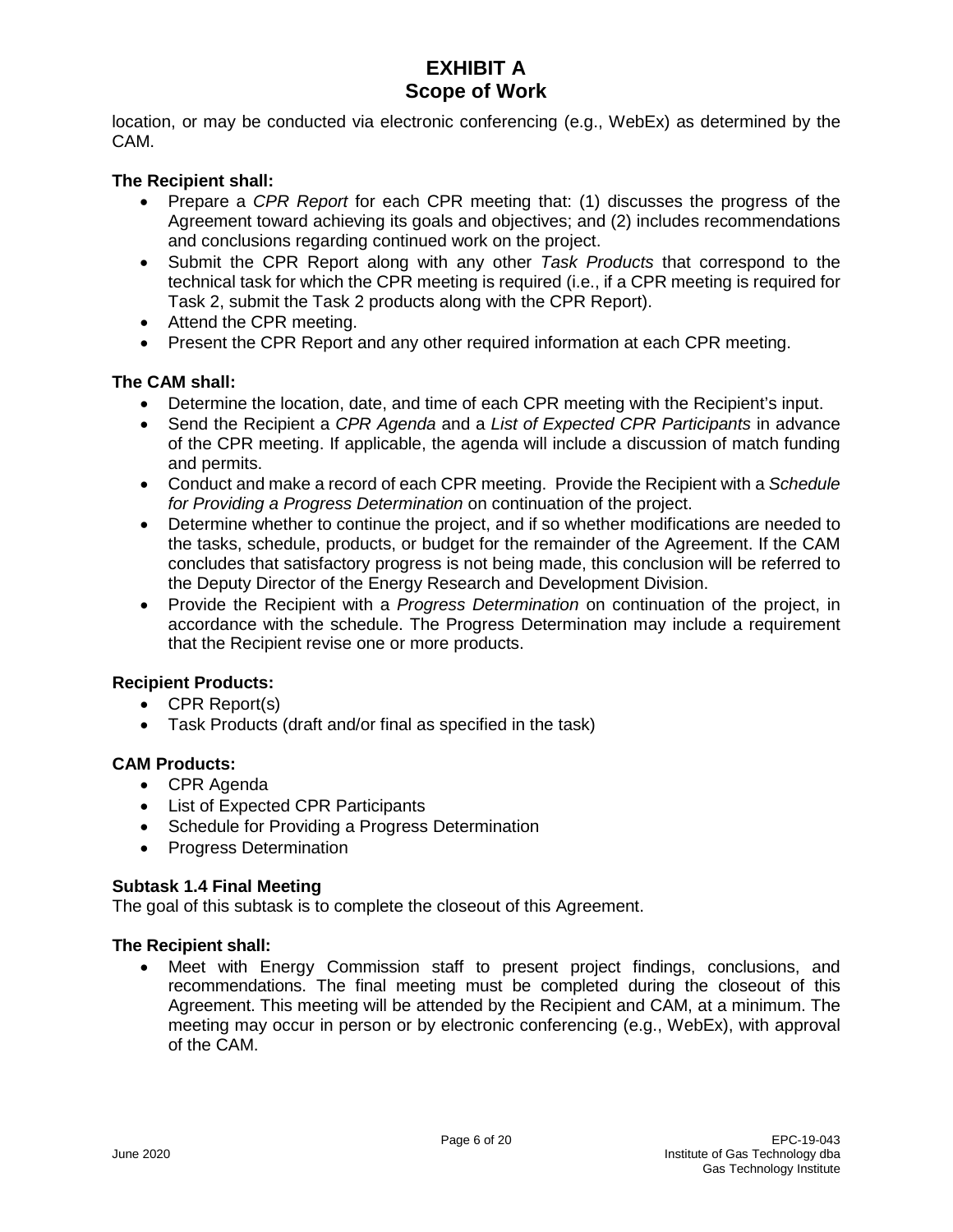The technical and administrative aspects of Agreement closeout will be discussed at the meeting, which may be divided into two separate meetings at the CAM's discretion.

- $\circ$  The technical portion of the meeting will involve the presentation of findings, conclusions, and recommended next steps (if any) for the Agreement. The CAM will determine the appropriate meeting participants.
- $\circ$  The administrative portion of the meeting will involve a discussion with the CAM and the CAO of the following Agreement closeout items:
	- Disposition of any state-owned equipment.
	- Need to file a Uniform Commercial Code Financing Statement (Form UCC-1) regarding the Energy Commission's interest in patented technology.
	- The Energy Commission's request for specific "generated" data (not already provided in Agreement products).
	- Need to document the Recipient's disclosure of "subject inventions" developed under the Agreement.
	- "Surviving" Agreement provisions such as repayment provisions and confidential products.
	- Final invoicing and release of retention.
- Prepare a *Final Meeting Agreement Summary* that documents any agreement made between the Recipient and Commission staff during the meeting.
- Prepare a *Schedule for Completing Agreement Closeout Activities*.
- Provide *All Draft and Final Written Products* on a CD-ROM or USB memory stick, organized by the tasks in the Agreement.

#### **Products:**

- Final Meeting Agreement Summary *(if applicable)*
- Schedule for Completing Agreement Closeout Activities
- All Draft and Final Written Products

# *REPORTS AND INVOICES*

# **Subtask 1.5 Progress Reports and Invoices**

The goals of this subtask are to: (1) periodically verify that satisfactory and continued progress is made towards achieving the project objectives of this Agreement; and (2) ensure that invoices contain all required information and are submitted in the appropriate format.

# **The Recipient shall:**

- Submit a monthly *Progress Report* to the CAM. Each progress report must:
	- o Summarize progress made on all Agreement activities as specified in the scope of work for the preceding month, including accomplishments, problems, milestones, products, schedule, fiscal status, and an assessment of the ability to complete the Agreement within the current budget and any anticipated cost overruns. See the Progress Report Format Attachment for the recommended specifications.
- Submit a monthly or quarterly *Invoice* that follows the instructions in the "Payment of Funds" section of the terms and conditions, including a financial report on Match Fund and in-state expenditures.

#### **Products:**

- Progress Reports
- Invoices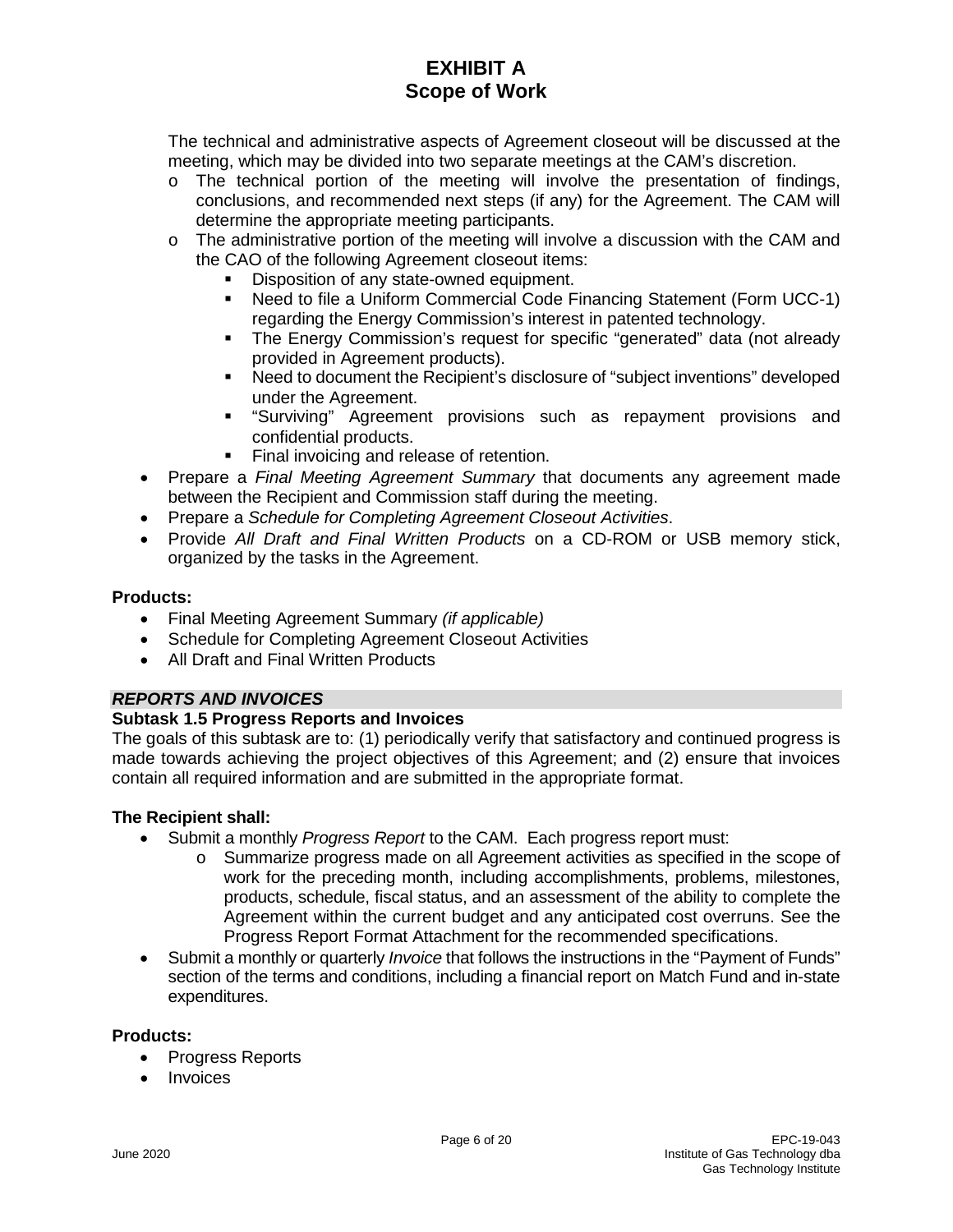#### **Subtask 1.6 Final Report**

The goal of this subtask is to prepare a comprehensive Final Report that describes the original purpose, approach, results, and conclusions of the work performed under this Agreement. The CAM will review the Final Report, which will be due at least **two months** before the Agreement end date. When creating the Final Report Outline and the Final Report, the Recipient must use the Style Manual provided by the CAM.

#### **Subtask 1.6.1 Final Report Outline**

#### **The Recipient shall:**

• Prepare a *Final Report Outline* in accordance with the *Style Manual* provided by the CAM. *(See Task 1.1 for requirements for draft and final products.)*

#### **Recipient Products:**

• Final Report Outline (draft and final)

#### **CAM Product:**

- Style Manual
- Comments on Draft Final Report Outline
- Acceptance of Final Report Outline

#### **Subtask 1.6.2 Final Report**

#### **The Recipient shall:**

- Prepare a *Final Report* for this Agreement in accordance with the approved Final Report Outline, Style Manual, and Final Report Template provided by the CAM with the following considerations:
	- o Ensure that the report includes the following items, in the following order:
		- Cover page (**required**)
		- Credits page on the reverse side of cover with legal disclaimer (**required**)
		- Acknowledgements page (optional)
		- Preface (**required**)
		- Abstract, keywords, and citation page (**required**)
		- Table of Contents (**required**, followed by List of Figures and List of Tables, if needed)
		- Executive summary (**required**)
		- Body of the report (**required**)
		- References (if applicable)
		- Glossary/Acronyms (If more than 10 acronyms or abbreviations are used, it is required.)
		- Bibliography (if applicable)
		- Appendices (if applicable) (Create a separate volume if very large.)
		- Attachments (if applicable)
	- o Ensure that the document is written in the third person.
	- o Ensure that the Executive Summary is understandable to the lay public.<br>• Rriefly summarize the completed work Succinctly describe the p
		- Briefly summarize the completed work. Succinctly describe the project results and whether or not the project goals were accomplished.
		- **If Identify which specific ratepayers can benefit from the project results** and how they can achieve the benefits.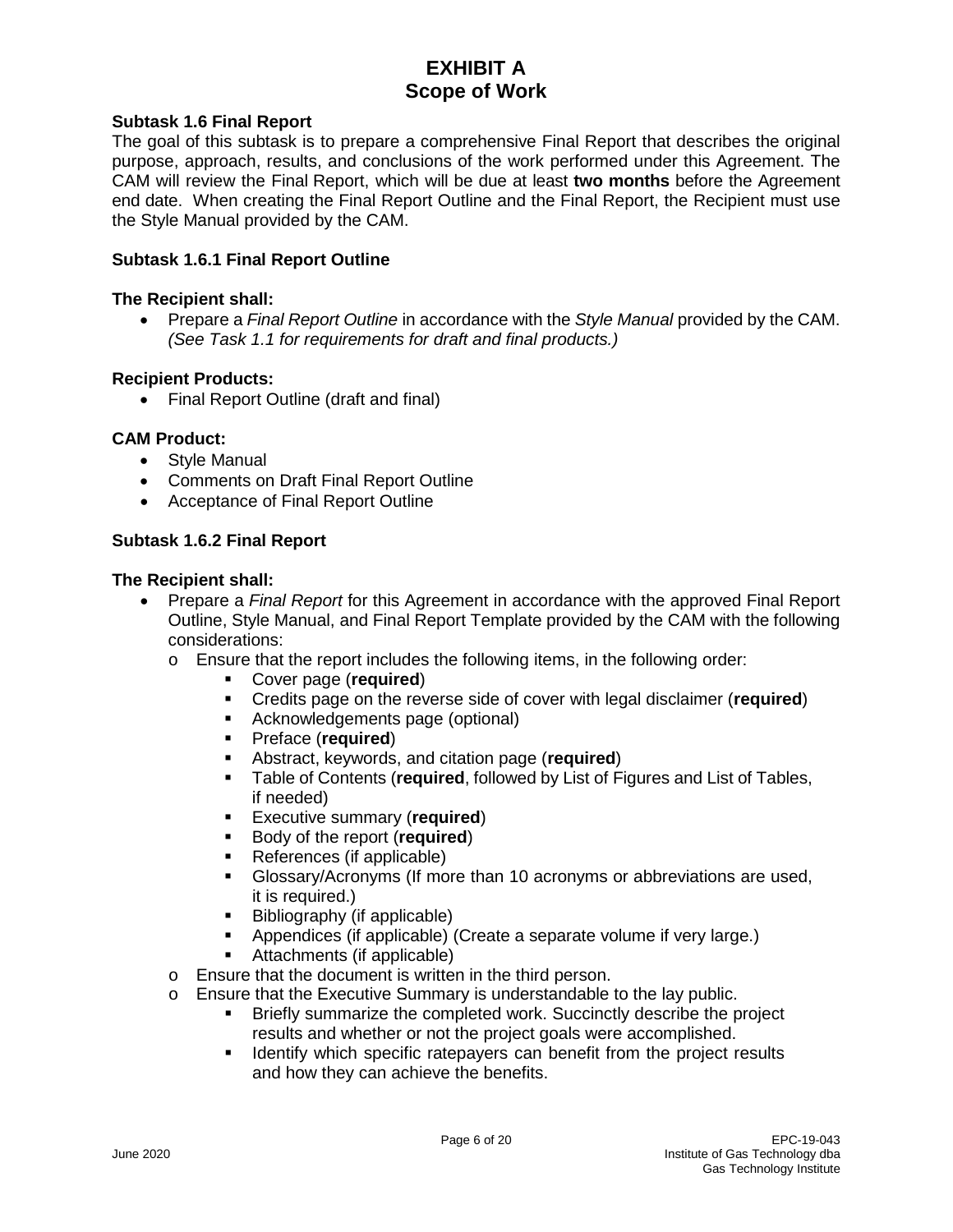- If it's necessary to use a technical term in the Executive Summary, provide a brief definition or explanation when the technical term is first used.
- o Follow the Style Guide format requirements for headings, figures/tables, citations, and acronyms/abbreviations.
- o Ensure that the document omits subjective comments and opinions. However, recommendations in the conclusion of the report are allowed.
- o Include a brief description of the project results in the Abstract.
- Submit a draft of the report to the CAM for review and comment. The CAM will provide written comments to the Recipient on the draft product within 15 days of receipt
- Consider incorporating all CAM comments into the Final Report. If the Recipient disagrees with any comment, provide a written response explaining why the comment was not incorporated into the final product
- Submit the revised Final Report and responses to comments within 10 days of notice by the CAM, unless the CAM specifies a longer time period or approves a request for additional time.
- Submit one bound copy of the *Final Report* to the CAM along with *Written Responses to Comments on the Draft Final Report*.

# **Products**:

- Final Report (draft and final)
- Written Responses to Comments on the Draft Final Report

# **CAM Product:**

• Written Comments on the Draft Final Report

# *MATCH FUNDS, PERMITS, AND SUBCONTRACTS*

#### **Subtask 1.7 Match Funds**

The goal of this subtask is to ensure that the Recipient obtains any match funds planned for this Agreement and applies them to the Agreement during the Agreement term.

While the costs to obtain and document match funds are not reimbursable under this Agreement, the Recipient may spend match funds for this task. The Recipient may only spend match funds during the Agreement term, either concurrently or prior to the use of Energy Commission funds. Match funds must be identified in writing, and the Recipient must obtain any associated commitments before incurring any costs for which the Recipient will request reimbursement.

#### **The Recipient shall:**

• Prepare a *Match Funds Status Letter* that documents the match funds committed to this Agreement. If no match funds were part of the proposal that led to the Energy Commission awarding this Agreement and none have been identified at the time this Agreement starts, then state this in the letter.

If match funds were a part of the proposal that led to the Energy Commission awarding this Agreement, then provide in the letter:

- o A list of the match funds that identifies:
	- The amount of cash match funds, their source(s) (including a contact name, address, and telephone number), and the task(s) to which the match funds will be applied.
	- The amount of each in-kind contribution, a description of the contribution type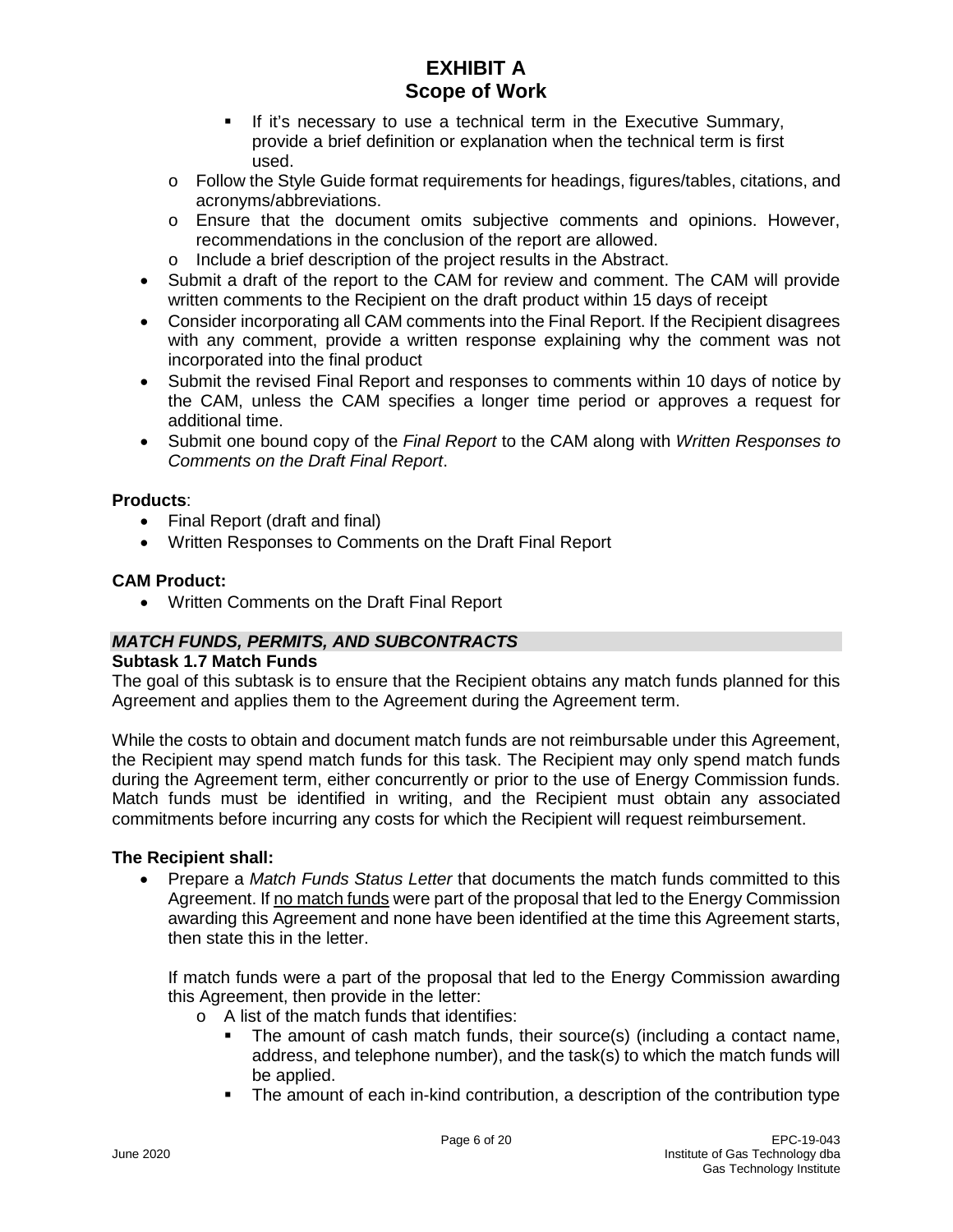(e.g., property, services), the documented market or book value, the source (including a contact name, address, and telephone number), and the task(s) to which the match funds will be applied. If the in-kind contribution is equipment or other tangible or real property, the Recipient must identify its owner and provide a contact name, address, telephone number, and the address where the property is located.

- If different from the solicitation application, provide a letter of commitment from an authorized representative of each source of match funding that the funds or contributions have been secured.
- At the Kick-off meeting, discuss match funds and the impact on the project if they are significantly reduced or not obtained as committed. If applicable, match funds will be included as a line item in the progress reports and will be a topic at CPR meetings.
- Provide a *Supplemental Match Funds Notification Letter* to the CAM of receipt of additional match funds.
- Provide a *Match Funds Reduction Notification Letter* to the CAM if existing match funds are reduced during the course of the Agreement. Reduction of match funds may trigger a CPR meeting.

# **Products:**

- Match Funds Status Letter
- Supplemental Match Funds Notification Letter *(if applicable)*
- Match Funds Reduction Notification Letter *(if applicable)*

# **Subtask 1.8 Permits**

The goal of this subtask is to obtain all permits required for work completed under this Agreement in advance of the date they are needed to keep the Agreement schedule on track. Permit costs and the expenses associated with obtaining permits are not reimbursable under this Agreement, with the exception of costs incurred by University of California recipients. Permits must be identified and obtained before the Recipient may incur any costs related to the use of the permit(s) for which the Recipient will request reimbursement.

# **The Recipient shall:**

- Prepare a *Permit Status Letter* that documents the permits required to conduct this Agreement. If no permits are required at the start of this Agreement, then state this in the letter. If permits will be required during the course of the Agreement, provide in the letter:
	- $\circ$  A list of the permits that identifies: (1) the type of permit; and (2) the name, address, and telephone number of the permitting jurisdictions or lead agencies.
	- $\circ$  The schedule the Recipient will follow in applying for and obtaining the permits.

The list of permits and the schedule for obtaining them will be discussed at the Kick-off meeting (subtask 1.2), and a timetable for submitting the updated list, schedule, and copies of the permits will be developed. The impact on the project if the permits are not obtained in a timely fashion or are denied will also be discussed. If applicable, permits will be included as a line item in progress reports and will be a topic at CPR meetings.

- If during the course of the Agreement additional permits become necessary, then provide the CAM with an *Updated List of Permits* (including the appropriate information on each permit) and an *Updated Schedule for Acquiring Permits*.
- Send the CAM a *Copy of Each Approved Permit*.
- If during the course of the Agreement permits are not obtained on time or are denied, notify the CAM within 5 days. Either of these events may trigger a CPR meeting.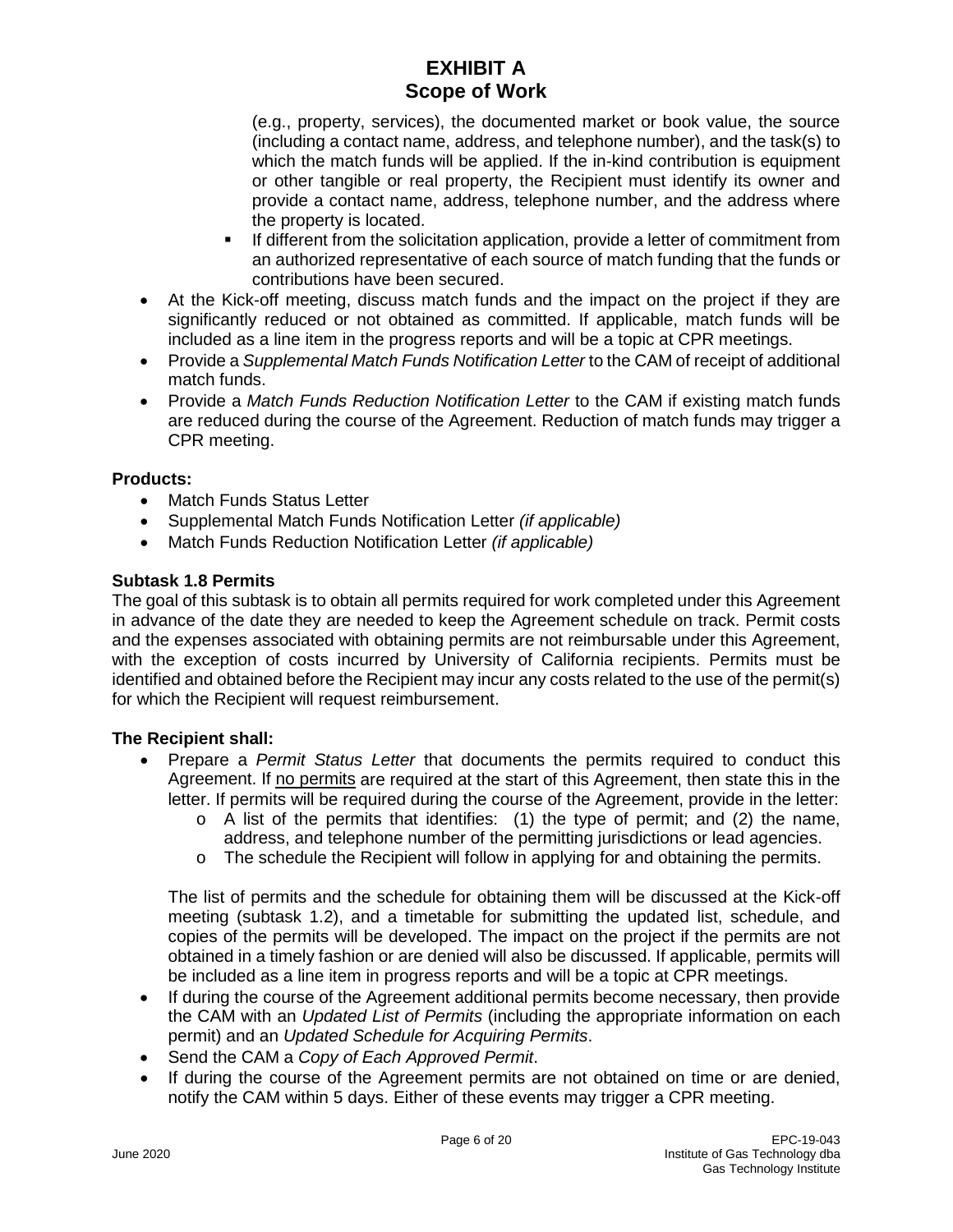# **Products:**

- Permit Status Letter
- Updated List of Permits *(if applicable)*
- Updated Schedule for Acquiring Permits *(if applicable)*
- Copy of Each Approved Permit *(if applicable)*

### **Subtask 1.9 Subcontracts**

The goals of this subtask are to: (1) procure subcontracts required to carry out the tasks under this Agreement; and (2) ensure that the subcontracts are consistent with the terms and conditions of this Agreement.

#### **The Recipient shall:**

- Manage and coordinate subcontractor activities in accordance with the requirements of this Agreement.
- Incorporate this Agreement by reference into each subcontract.
- Include any required Energy Commission flow-down provisions in each subcontract, in addition to a statement that the terms of this Agreement will prevail if they conflict with the subcontract terms.
- If required by the CAM, submit a draft of each *Subcontract* required to conduct the work under this Agreement.
- Submit a final copy of the executed subcontract.
- Notify and receive written approval from the CAM prior to adding any new subcontractors (see the discussion of subcontractor additions in the terms and conditions).

#### **Products:**

• Subcontracts *(draft if required by the CAM)*

# *TECHNICAL ADVISORY COMMITTEE*

# **Subtask 1.10 Technical Advisory Committee (TAC)**

The goal of this subtask is to create an advisory committee for this Agreement. The TAC should be composed of diverse professionals. The composition will vary depending on interest, availability, and need. TAC members will serve at the CAM's discretion. The purpose of the TAC is to:

- Provide guidance in project direction. The guidance may include scope and methodologies, timing, and coordination with other projects. The guidance may be based on:
	- o Technical area expertise;
	- o Knowledge of market applications; or
	- o Linkages between the agreement work and other past, present, or future projects (both public and private sectors) that TAC members are aware of in a particular area.
- Review products and provide recommendations for needed product adjustments, refinements, or enhancements.
- Evaluate the tangible benefits of the project to the state of California, and provide recommendations as needed to enhance the benefits.
- Provide recommendations regarding information dissemination, market pathways, or commercialization strategies relevant to the project products.

The TAC may be composed of qualified professionals spanning the following types of disciplines:

Researchers knowledgeable about the project subject matter;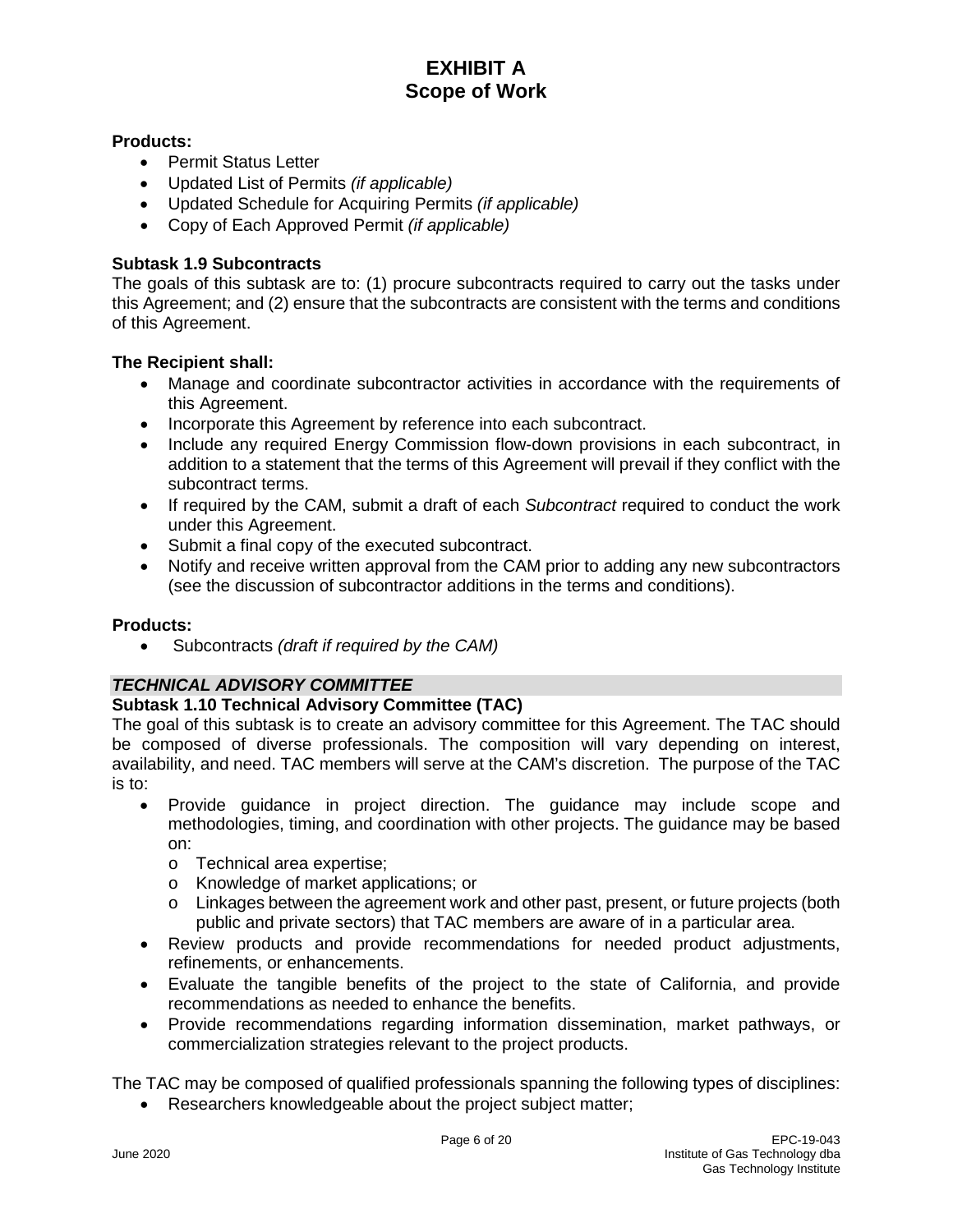- Members of trades that will apply the results of the project (e.g., designers, engineers, architects, contractors, and trade representatives);
- Public interest market transformation implementers;
- Product developers relevant to the project;
- U.S. Department of Energy research managers, or experts from other federal or state agencies relevant to the project;
- Public interest environmental groups;
- Utility representatives;
- Air district staff; and
- Members of relevant technical society committees.

# **The Recipient shall:**

- Prepare a *List of Potential TAC Members* that includes the names, companies, physical and electronic addresses, and phone numbers of potential members. The list will be discussed at the Kick-off meeting, and a schedule for recruiting members and holding the first TAC meeting will be developed.
- Recruit TAC members. Ensure that each individual understands member obligations and the TAC meeting schedule developed in subtask 1.11.
- Prepare a *List of TAC Members* once all TAC members have committed to serving on the TAC.
- Submit *Documentation of TAC Member Commitment* (such as Letters of Acceptance) from each TAC member.

#### **Products:**

- List of Potential TAC Members
- List of TAC Members
- Documentation of TAC Member Commitment

# **Subtask 1.11 TAC Meetings**

The goal of this subtask is for the TAC to provide strategic guidance for the project by participating in regular meetings, which may be held via teleconference.

#### **The Recipient shall:**

- Discuss the TAC meeting schedule with the CAM at the Kick-off meeting. Determine the number and location of meetings (in-person and via teleconference) in consultation with the CAM.
- Prepare a *TAC Meeting Schedule* that will be presented to the TAC members during recruiting. Revise the schedule after the first TAC meeting to incorporate meeting comments.
- Prepare a *TAC Meeting Agenda* and *TAC Meeting Back-up Materials* for each TAC meeting.
- Organize and lead TAC meetings in accordance with the TAC Meeting Schedule. Changes to the schedule must be pre-approved in writing by the CAM.
- Prepare *TAC Meeting Summaries* that include any recommended resolutions of major TAC issues.

# **The TAC shall:**

• Help set the project team's goals and contribute to the development and evaluation of its statement of proposed objectives as the project evolves.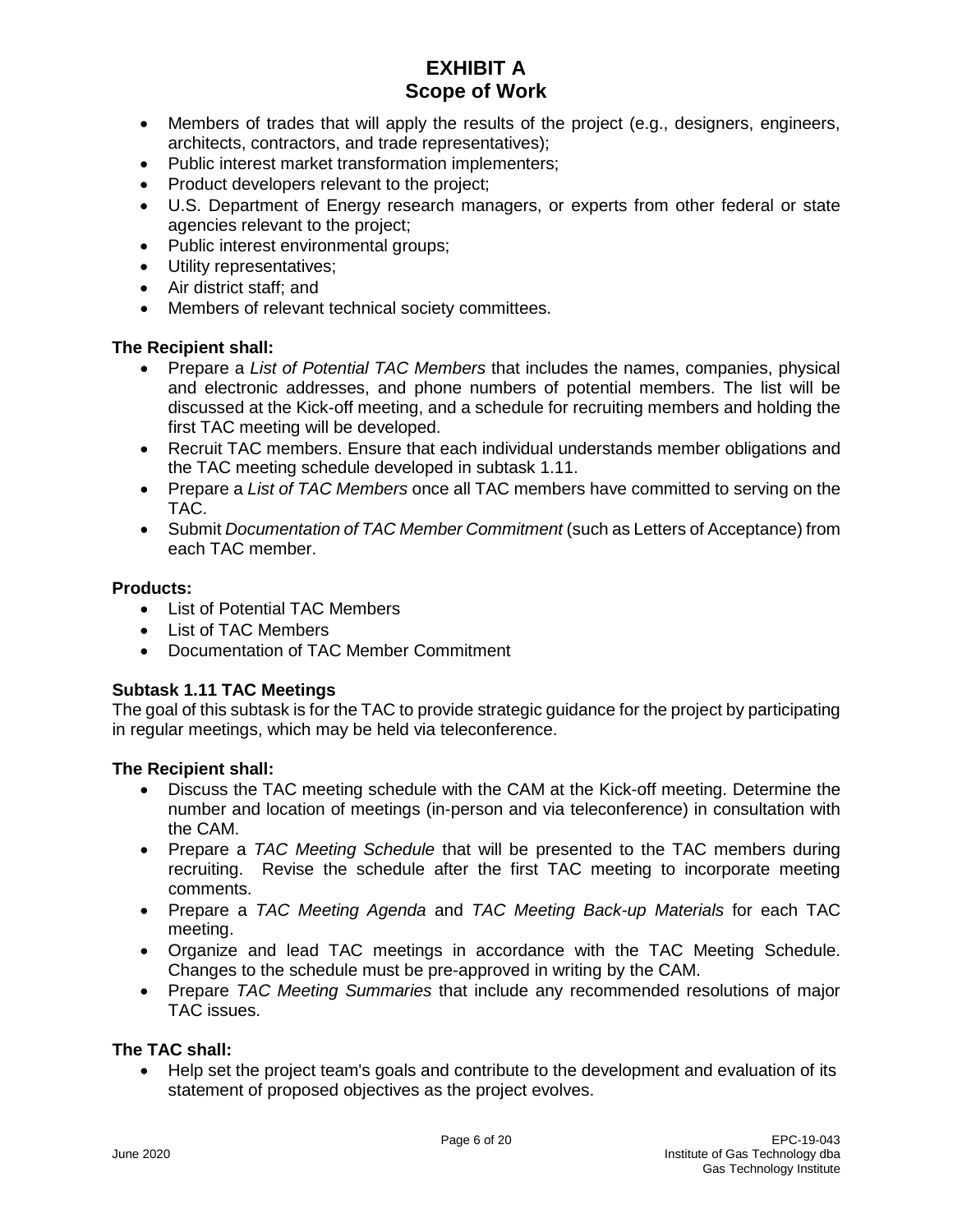- Provide a credible and objective sounding board on the wide range of technical and financial barriers and opportunities.
- Help identify key areas where the project has a competitive advantage, value proposition, or strength upon which to build.
- Advocate on behalf of the project in its effort to build partnerships, governmental support and relationships with a national spectrum of influential leaders.
- Ask probing questions that insure a long-term perspective on decision-making and progress toward the project's strategic goals.

# **Products:**

- TAC Meeting Schedule (draft and final)
- TAC Meeting Agendas (draft and final)
- TAC Meeting Back-up Materials
- TAC Meeting Summaries

# **IV. TECHNICAL TASKS**

# **TASK 2: DESIGN SPECIFICATIONS OF PROTOTYPE MANUFACTURED HOMES**

The goal of this task is to develop the designs of the three prototype manufactured homes for field demonstrations. The designs will include specifications of the envelope upgrades, including VIPs and air-tightness measures, needed to meet the energy usage targets in Tables 1 and 3.

#### **The Recipient shall:**

- Develop *Preliminary Manufactured Home Envelope Specifications* containing initial designs of wall and roof components containing VIPs, for prototyping and testing.
- Revise the envelope designs as needed to ensure the target performances of thermal resistance and fire rating are being met (based on Task 3 outputs) and develop the *Final Manufactured Home Specifications, including Envelope Components*.
- Develop preliminary energy models of the manufactured homes.
- Perform preliminary cost analysis to include capital costs of the envelope upgrades and operational cost savings due to increased energy efficiency.
- Prepare *CPR Report #1* in accordance with subtask 1.3 (CPR Meetings).
	- $\circ$  The CPR report will contain the final specifications of the manufactured homes and will be guided by the testing and modeling to be performed under Task 3 so that the energy efficiency goals stated in Tables 1 and 3 can be met.
- Participate in a CPR meeting.

# **Products:**

- Preliminary Manufactured Home Envelope Specifications
- Final Manufactured Home Specifications, including Envelope Components
- CPR #1 Report

# **TASK 3: FABRICATION AND TESTING OF ENVELOPE PROTOTYPES**

The goals of this task are to develop and evaluate the VIP-based envelope prototypes following typical standard test methods combined with numerical modeling, and to verify fire resistance rating of prototype envelope systems.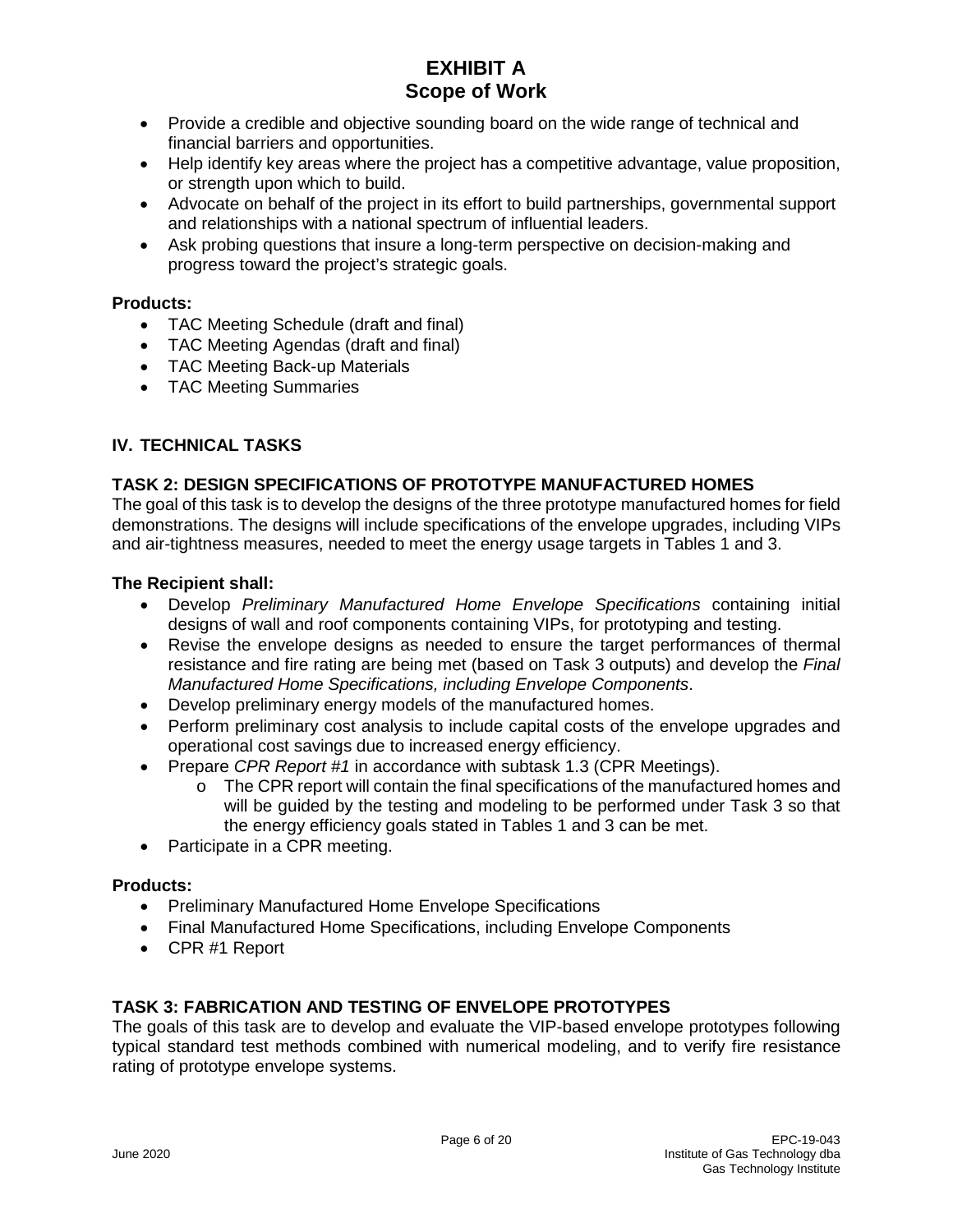# **The Recipient shall:**

- Develop a *Test Plan* for small and full-scale envelope prototypes to include properties such as R-value, fire test rating of selected envelope components, and hygrothermal measurements.
- Develop small-scale, 24" x 24" foam-VIP systems to measure thermal performance using heat flow meters and following ASTM C518 principles. The samples contain different VIP configurations, so the heat flow though different sections – VIP center, VIP-VIP interfaces and VIP-foam interfaces – can be measured.
- Calibrate finite element numerical models of the VIP systems using test data from the small-scale VIP systems.
- Extrapolate the calibrated finite element numerical models to design full-scale envelope systems containing VIPs and foam insulation. The full-scale models would consider the edge effects of the VIPs and the impact of the foam-filled gaps on the overall R-value of the VIP systems applied to the walls and roofs of the manufactured homes.
- Create large-scale envelope prototypes with VIPs and verify their thermal performance to be R26-29 for wall systems and R49 for roof systems via laboratory testing.
- Perform fire testing of representative envelope systems at an accredited test facility following NFPA 285 (Standard Fire Test Method for Evaluation of Fire Propagation Characteristics of Exterior Wall Assemblies Containing Combustible Components).
- Perform hygrothermal modeling to verify adequate moisture durability:
	- WUFI modeling can indicate locations that might be vulnerable to moisture accumulation and appropriate remedial action can be implemented in the final envelope designs.
- The results of this task will be provided in two reports: (1) *Testing and Analysis Report – Small Scale Systems*, and (2) *Testing and Analysis Report – Full-Scale Envelope Prototypes*. These reports will include:
	- Analysis results of small-scale VIP composites;
	- Full-scale prototype designs for testing and verification;
	- Laboratory test results verifying the thermal resistance of prototype roof and wall systems and the corresponding R-values for walls and roof;
	- WUFI modeling results verifying adequate moisture durability of prototype roof and wall systems containing VIPs;
	- Fire testing of selected envelope components according to NFPA 285 to verify fire rating of at least two hours; and
	- Discussion of permits needed to implement from regulatory agencies, such as HUD.

# **Products:**

- Test Plan
- Testing and Analysis Report Small-Scale Systems
- Testing and Analysis Report Full-Scale Envelope Prototypes

# **TASK 4: DEVELOPMENT AND DEMONSTRATION OF PROTOTYPE MANUFACTURED HOMES**

The goals of this task are to fabricate at least three manufactured homes with advanced envelope features, install the manufactured homes for field testing, perform measurement and verification (M&V) of the upgraded manufactured homes, and estimate and verify the energy savings of the upgraded manufactured homes using simulations and field test data.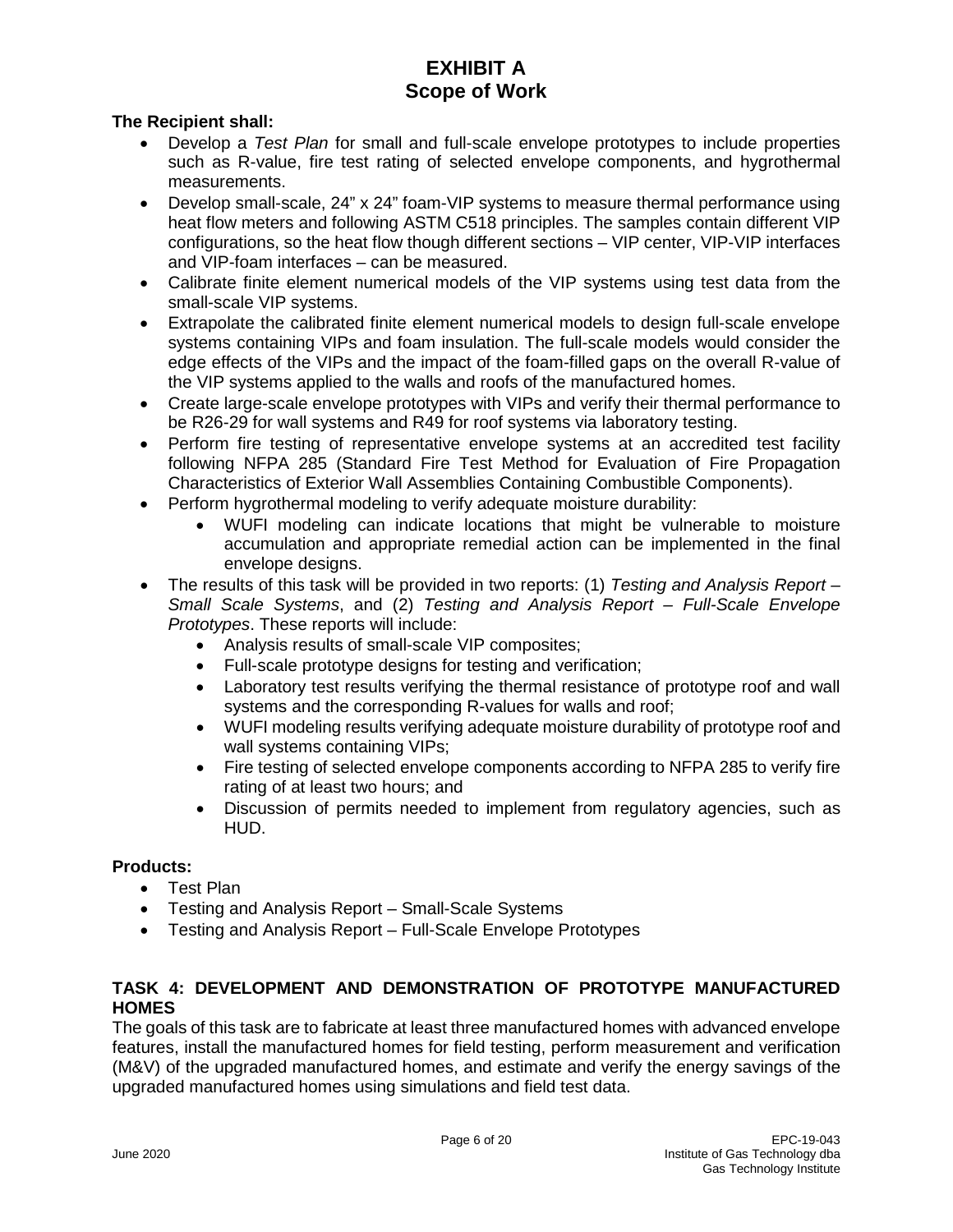# **The Recipient shall:**

- Develop three all-electric manufactured homes for in-field installation and demonstration that will include the following:
	- Manufactured homes will include the upgraded envelope featuring VIPs and advanced air sealing methods.
	- Consider energy efficient glazing and high-efficiency HVAC systems following an evaluation of their energy benefits and cost-effectiveness.
- Develop a detailed two-phase *M&V plan* for field evaluation of the manufactured homes including:
	- Perform Phase I of field evaluation by performing the following:
		- o This phase will characterize the specific performance attributes of the building envelope under unoccupied conditions, allowing well-calibrated models to be developed for each home.
		- o The three prototype homes will undergo a battery of short-term tests of approximately 5 days, including:
			- Blower door test of envelope leakage at 50 Pascals in accordance with ASTM E779;
			- Duct blaster test of duct leakage at 25 Pascals;
			- Co-heating test to measure total building envelope thermal conductance (U-factor), and heating load as a function of weather conditions; and
			- Co-heating test with windows covered and insulated to measure opaque envelope U-factor independent of windows.
		- o These short-term measurements, along with specifications of major equipment, will be used to create calibrated building models.
		- o The calibrated models will be used to evaluate energy savings and costeffectiveness of the energy efficiency upgrades for a variety of manufactured home applications in the 16 California climate zones.
	- Perform Phase II of field evaluation by conducting the following:
		- $\circ$  The three prototype manufactured homes will be installed in their final locations and monitored for 12 months once they become occupied (simulated and real occupancy):
			- The Recipient will pursue both simulated and real occupancy in this project; at least one home with real occupancy and at least one with simulated occupancy.
		- o Monitored data will include the following:
			- Electricity used for indoor and outdoor heat pump units;
			- Temperatures in key interior locations near the thermostat;
			- Outdoor temperature and relative humidity (using a portable weather station);
			- Attic/roof temperature;
			- Heat flux through VIP panels at multiple locations; and
			- Relative humidity sensors at selected envelope locations.
- Develop a *Manufactured Homes Installation Report* describing site installation of three prototype manufactured homes with energy efficient envelope features.
- Prepare *CPR Report #2* in accordance with subtask 1.3 (CPR Meetings).
- Participate in a CPR meeting.
- Perform data analysis and numerical simulations will be performed to evaluate energy benefits of the advanced envelope technologies and will include: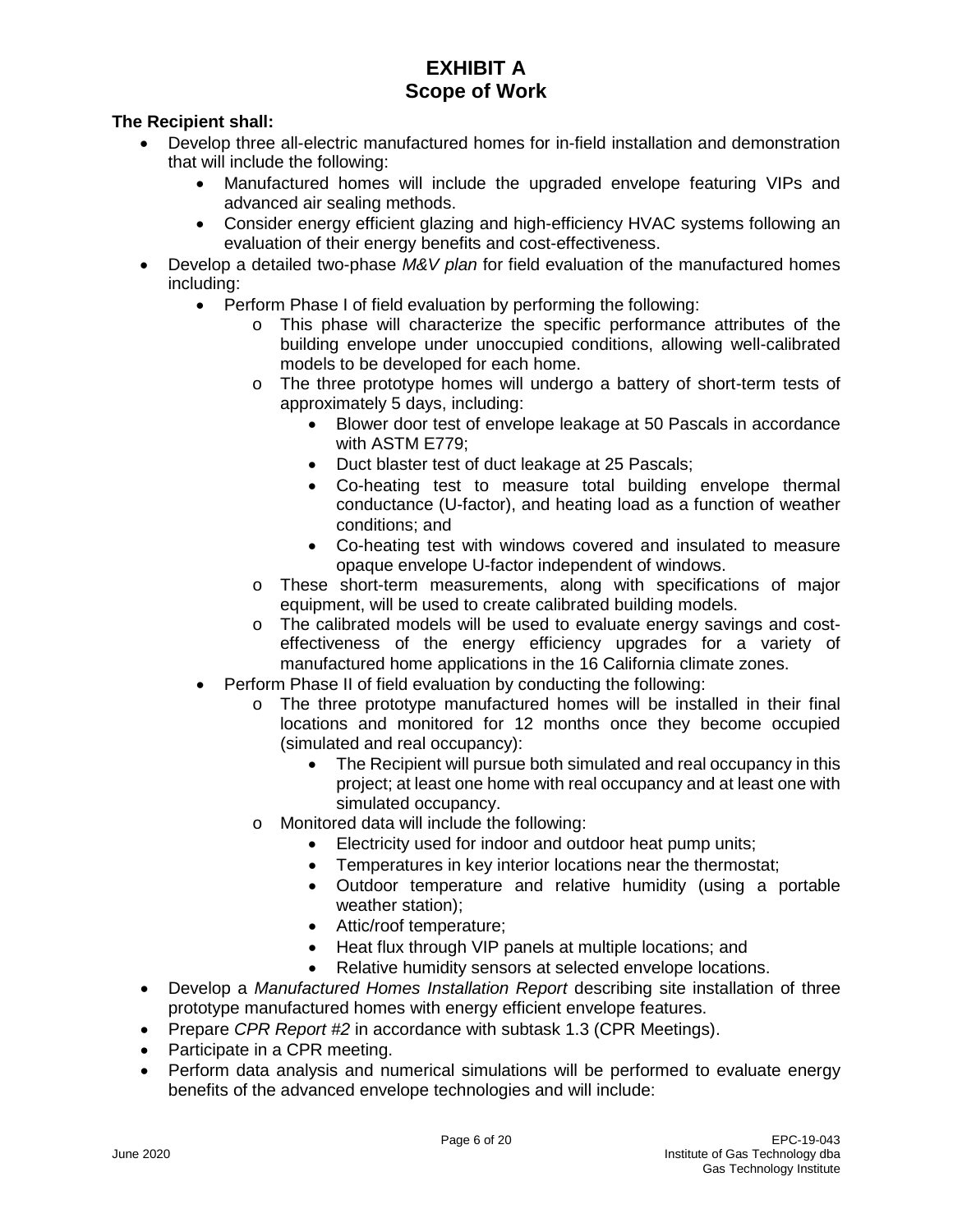- Estimation and verification of energy savings of the upgraded manufactured homes over baseline homes.
- Perform survey of home occupants to determine their satisfaction with the energy efficiency upgrades.
- *Field Test and Techno-Economic Analysis Report* to be generated, which would include:
	- Detailed descriptions of the fabrication of the manufactured homes.
		- Results of the pre- and post-M&V.
		- Challenges and lessons learned with respect to integration of VIPs in the building envelope, including results of discussions with manufactured home manufacturers.
		- Simulated and measured performance of the upgraded manufactured homes including results of data analysis and numerical simulations and estimation and verification of energy savings and cost effectiveness (e.g., simple payback, return on investment) by climate zone, and whether the performance metrics in Tables 1 and 2 were achieved.
		- Techno-economic analysis evaluating the potential of the upgraded manufactured homes to be cost-effective and the feasibility of broad adoption by manufactured home manufacturers, including identification of next steps needed to increase adoption.
		- Results home occupant surveys.
		- Discuss decommissioning plans (remove the data system and instrumentation) of the test homes and final disposition.

# **Products:**

- M&V plan (draft and final)
- Manufactured Homes Installation Report
- CPR Report #2
- Field Test and Techno-economic Analysis Report

# **TASK 5: EVALUATION OF PROJECT BENEFITS**

The goal of this task is to report the benefits resulting from this project.

# **The Recipient shall:**

- Complete three Project Benefits Questionnaires that correspond to three main intervals in the Agreement: (1) *Kick-off Meeting Benefits Questionnaire*; (2) *Mid-term Benefits Questionnaire*; and (3) *Final Meeting Benefits Questionnaire*.
- Provide all key assumptions used to estimate projected benefits, including targeted market sector (e.g., population and geographic location), projected market penetration, baseline and projected energy use and cost, operating conditions, and emission reduction calculations. Examples of information that may be requested in the questionnaires include:
	- o For Product Development Projects and Project Demonstrations:
		- Published documents, including date, title, and periodical name.
		- Estimated or actual energy and cost savings, and estimated statewide energy savings once market potential has been realized. Identify all assumptions used in the estimates.
		- Greenhouse gas and criteria emissions reductions.
		- Other non-energy benefits such as reliability, public safety, lower operational cost, environmental improvement, indoor environmental quality, and societal benefits.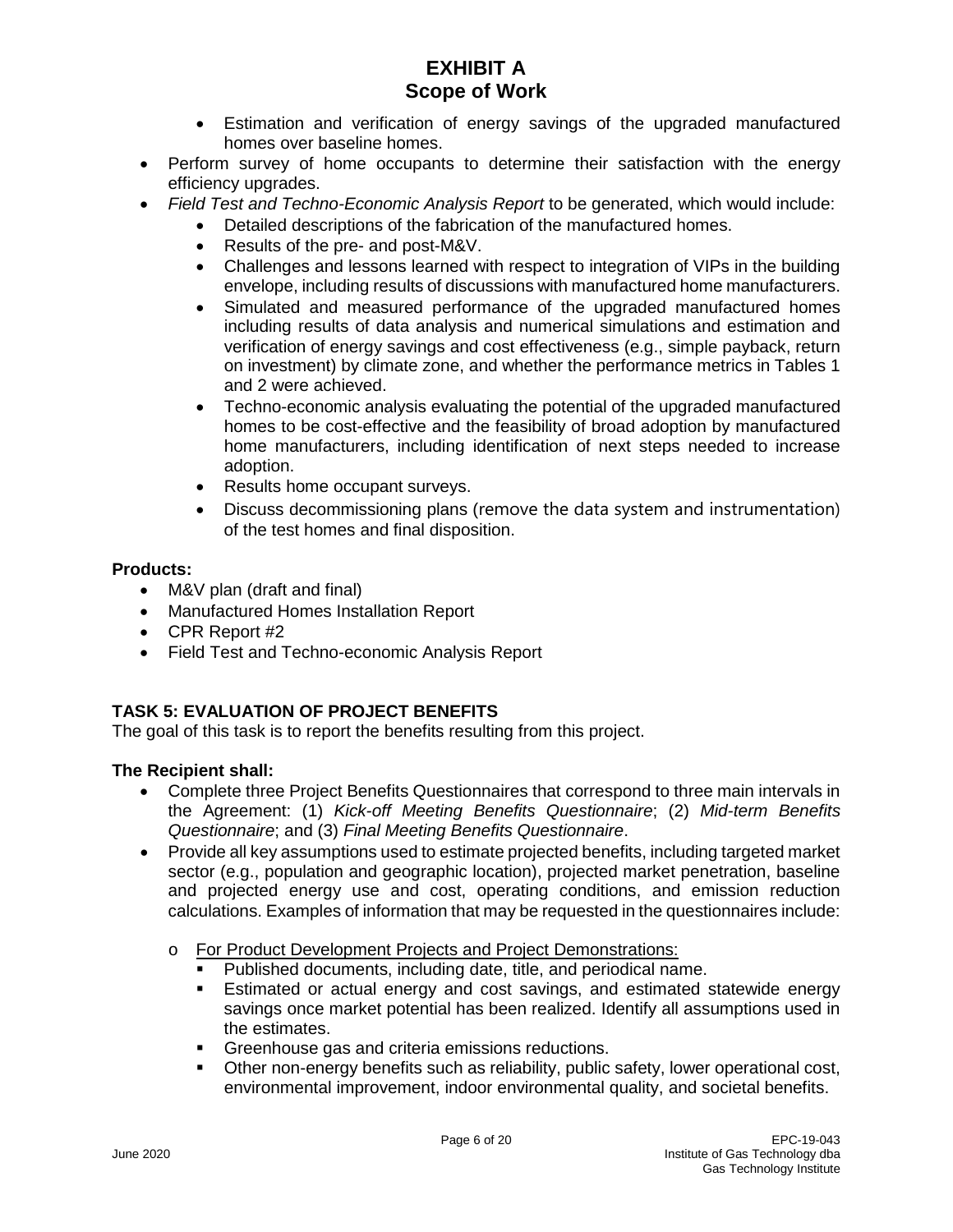- Data on potential job creation, market potential, economic development, and increased state revenue as a result of the project.
- A discussion of project product downloads from websites, and publications in technical journals.
- A comparison of project expectations and performance. Discuss whether the goals and objectives of the Agreement have been met and what improvements are needed, if any.
- Additional Information for Product Development Projects:
	- Outcome of product development efforts, such copyrights and license agreements.
	- Units sold or projected to be sold in California and outside of California.
	- Total annual sales or projected annual sales (in dollars) of products developed under the Agreement.
	- Investment dollars/follow-on private funding as a result of Energy Commission funding.
	- Patent numbers and applications, along with dates and brief descriptions.
- Additional Information for Product Demonstrations:
	- Outcome of demonstrations and status of technology.
	- Number of similar installations.
	- Jobs created/retained as a result of the Agreement.
- o For Information/Tools and Other Research Studies:
	- Outcome of project.
	- Published documents, including date, title, and periodical name.
	- A discussion of policy development. State if the project has been cited in government policy publications or technical journals, or has been used to inform regulatory bodies.
	- **The number of website downloads.**
	- An estimate of how the project information has affected energy use and cost, or have resulted in other non-energy benefits.
	- An estimate of energy and non-energy benefits.
	- Data on potential job creation, market potential, economic development, and increased state revenue as a result of project.
	- A discussion of project product downloads from websites, and publications in technical journals.
	- A comparison of project expectations and performance. Discuss whether the goals and objectives of the Agreement have been met and what improvements are needed, if any.
- Respond to CAM questions regarding responses to the questionnaires.

The Energy Commission may send the Recipient similar questionnaires after the Agreement term ends. Responses to these questionnaires will be voluntary.

#### **Products:**

- Kick-off Meeting Benefits Questionnaire
- Mid-term Benefits Questionnaire
- Final Meeting Benefits Questionnaire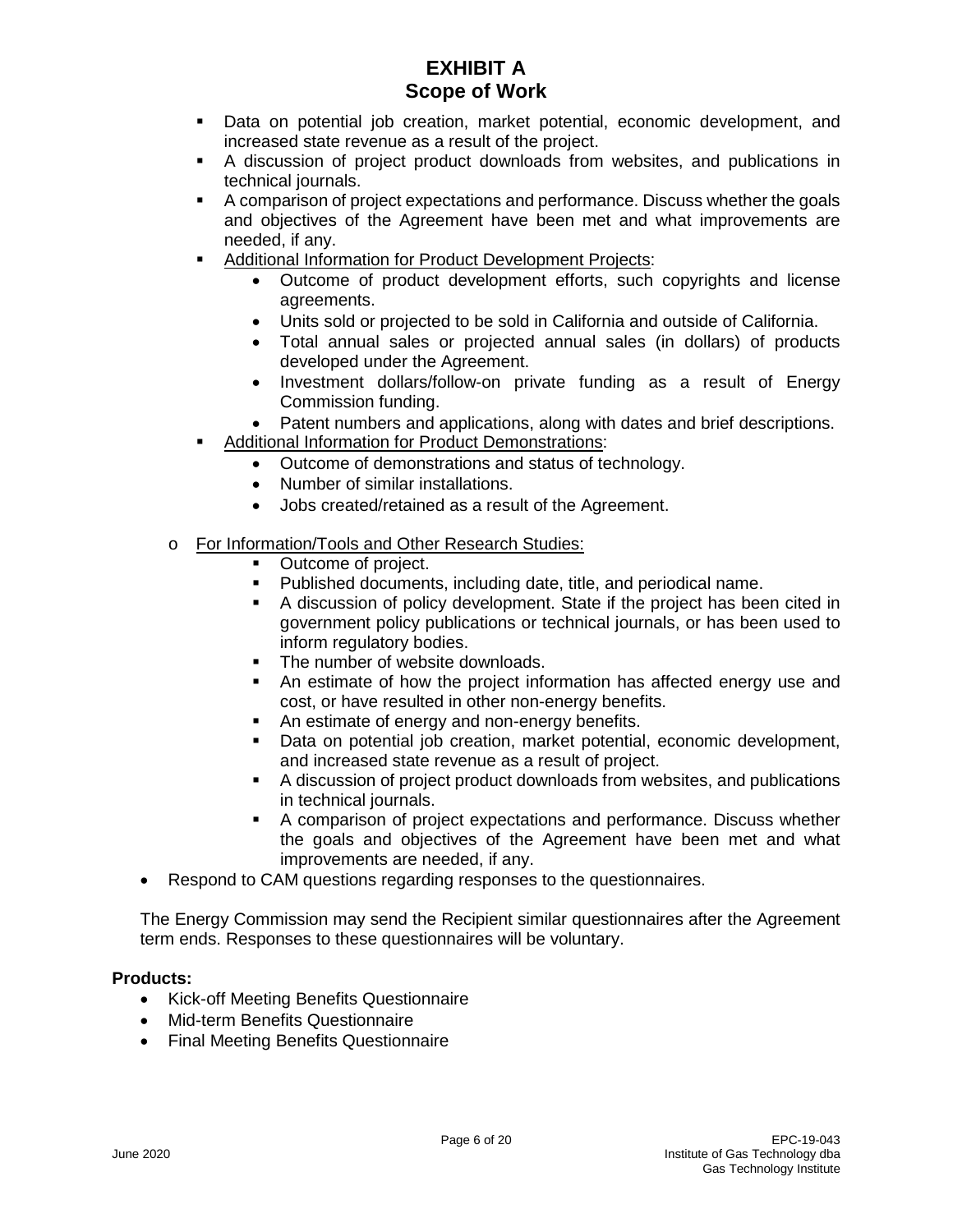# **TASK 6: TECHNOLOGY/KNOWLEDGE TRANSFER ACTIVITIES**

The goal of this task is to develop a plan to make the knowledge gained, experimental results, and lessons learned available to the public and key decision makers.

#### **The Recipient shall:**

- Prepare an *Initial Fact Sheet* at start of the project that describes the project. Use the format provided by the CAM.
- Prepare a *Final Project Fact Sheet* at the project's conclusion that discusses results. Use the format provided by the CAM.
- Prepare a *Technology/Knowledge Transfer Plan* that includes:
	- $\circ$  An explanation of how the knowledge gained from the project will be made available to the public, including the targeted market sector and potential outreach to end users, utilities, regulatory agencies, and others.
	- $\circ$  A description of the intended use(s) for and users of the project results.
	- o Published documents, including date, title, and periodical name.
	- o Copies of documents, fact sheets, journal articles, press releases, and other documents prepared for public dissemination. These documents must include the Legal Notice required in the terms and conditions. Indicate where and when the documents were disseminated.
	- o A discussion of policy development. State if project has been or will be cited in government policy publications, or used to inform regulatory bodies.
	- o The number of website downloads or public requests for project results.
	- o Additional areas as determined by the CAM.
- Conduct technology transfer activities in accordance with the Technology/Knowledge Transfer Plan. These activities will be reported in the Progress Reports.
- When directed by the CAM, develop *Presentation Materials* for an Energy Commissionsponsored conference/workshop(s) on the project.
- When directed by the CAM, participate in annual EPIC symposium(s) sponsored by the California Energy Commission.
- Provide at least (6) six *High Quality Digital Photographs* (minimum resolution of 1300x500 pixels in landscape ratio) of pre and post technology installation at the project sites or related project photographs.
- Prepare a *Technology/Knowledge Transfer Report* on technology transfer activities conducted during the project.

# **Products:**

- Initial Fact Sheet (draft and final)
- Final Project Fact Sheet (draft and final)
- Presentation Materials (draft and final)
- High Quality Digital Photographs
- Technology/Knowledge Transfer Plan (draft and final)
- Technology/Knowledge Transfer Report (draft and final)

# **TASK 7: PRODUCTION READINESS PLAN**

The goal of this task is to determine the steps that will lead to the manufacturing of technologies developed in this project or to the commercialization of the project's results.

#### **The Recipient shall:**

• Prepare a *Production Readiness Plan*. The degree of detail in the plan should be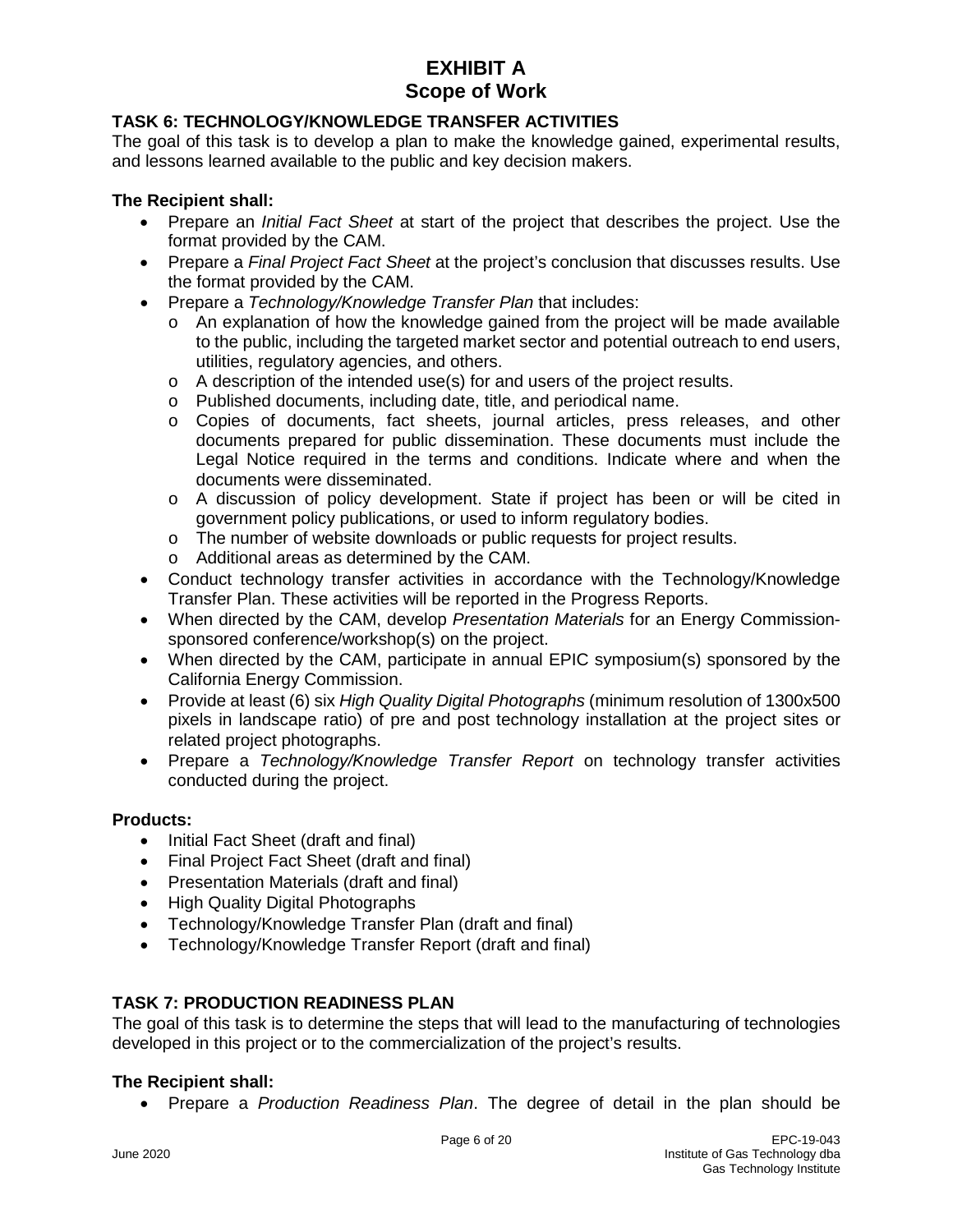proportional to the complexity of producing or commercializing the proposed product, and to its state of development. As appropriate, the plan will discuss the following:

- o Critical production processes, equipment, facilities, personnel resources, and support systems needed to produce a commercially viable product.
- o Internal manufacturing facilities, supplier technologies, capacity constraints imposed by the design under consideration, design-critical elements, and the use of hazardous or non-recyclable materials. The product manufacturing effort may include "proof of production processes."
- o The estimated cost of production.
- o The expected investment threshold needed to launch the commercial product.
- o An implementation plan to ramp up to full production.
- o The outcome of product development efforts, such as copyrights and license agreements.
- o Patent numbers and applications, along with dates and brief descriptions.
- o Other areas as determined by the CAM.

#### **Products:**

• Production Readiness Plan (draft and final)

# **V. PROJECT SCHEDULE**

Please see the attached Excel spreadsheet.